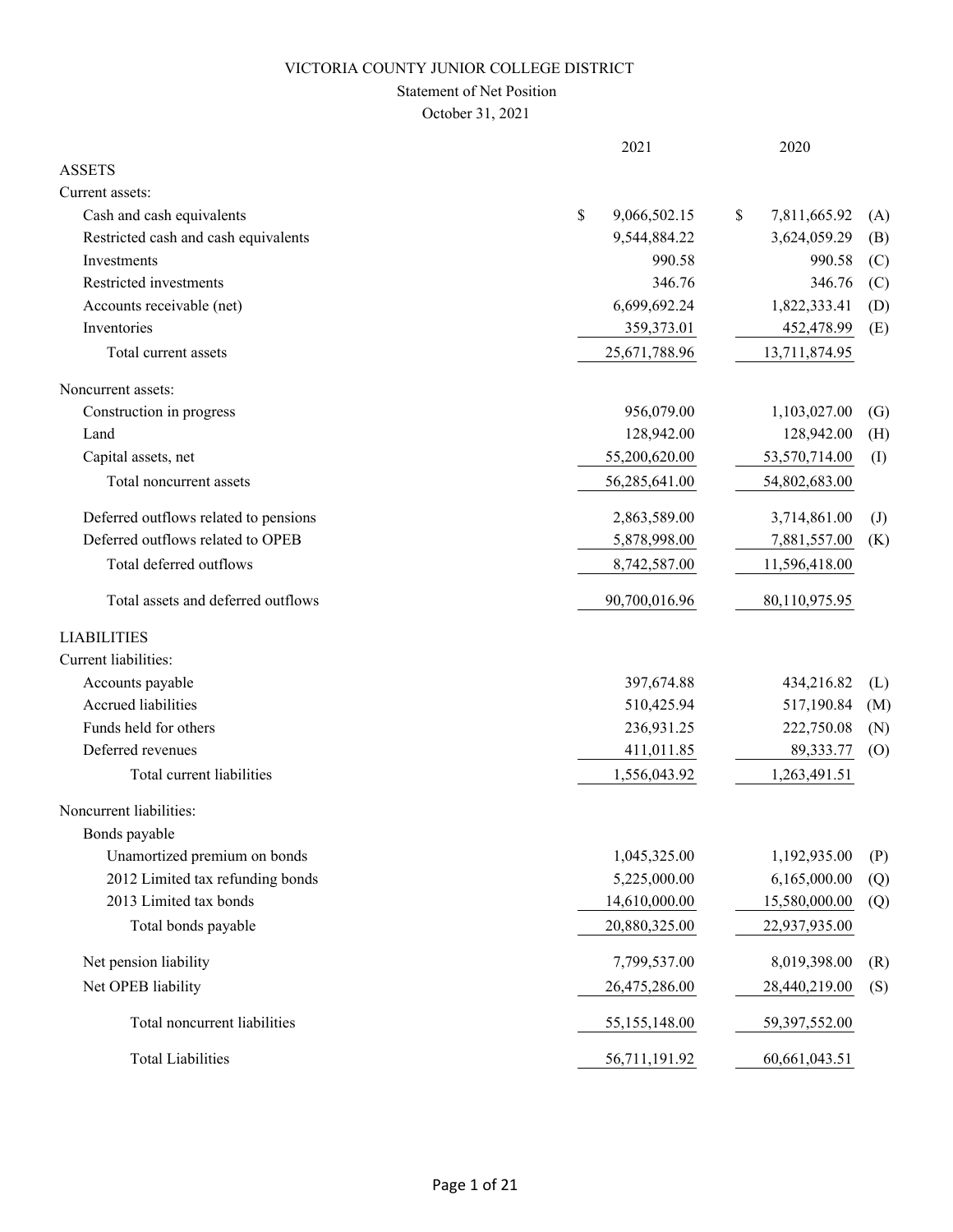# Statement of Net Position

October 31, 2021

|                                        | 2021          | 2020          |     |
|----------------------------------------|---------------|---------------|-----|
| Deferred inflows related to pensions   | 1,726,082.00  | 2,097,538.00  | (T) |
| Deferred inflows related to OPEB       | 8,568,338.00  | 8,319,590.00  | (U) |
| Total deferred inflows                 | 10,294,420.00 | 10,417,128.00 |     |
| Total liabilities and deferred inflows | 67,005,611.92 | 71,078,171.51 |     |
| NET POSITION                           |               |               |     |
| Beginning of year                      | 21,668,866.98 | 9,464,475.32  |     |
| Current year addition                  | 2,025,538.06  | (431, 670.88) |     |
| Total net position                     | 23,694,405.04 | 9,032,804.44  |     |
|                                        |               |               |     |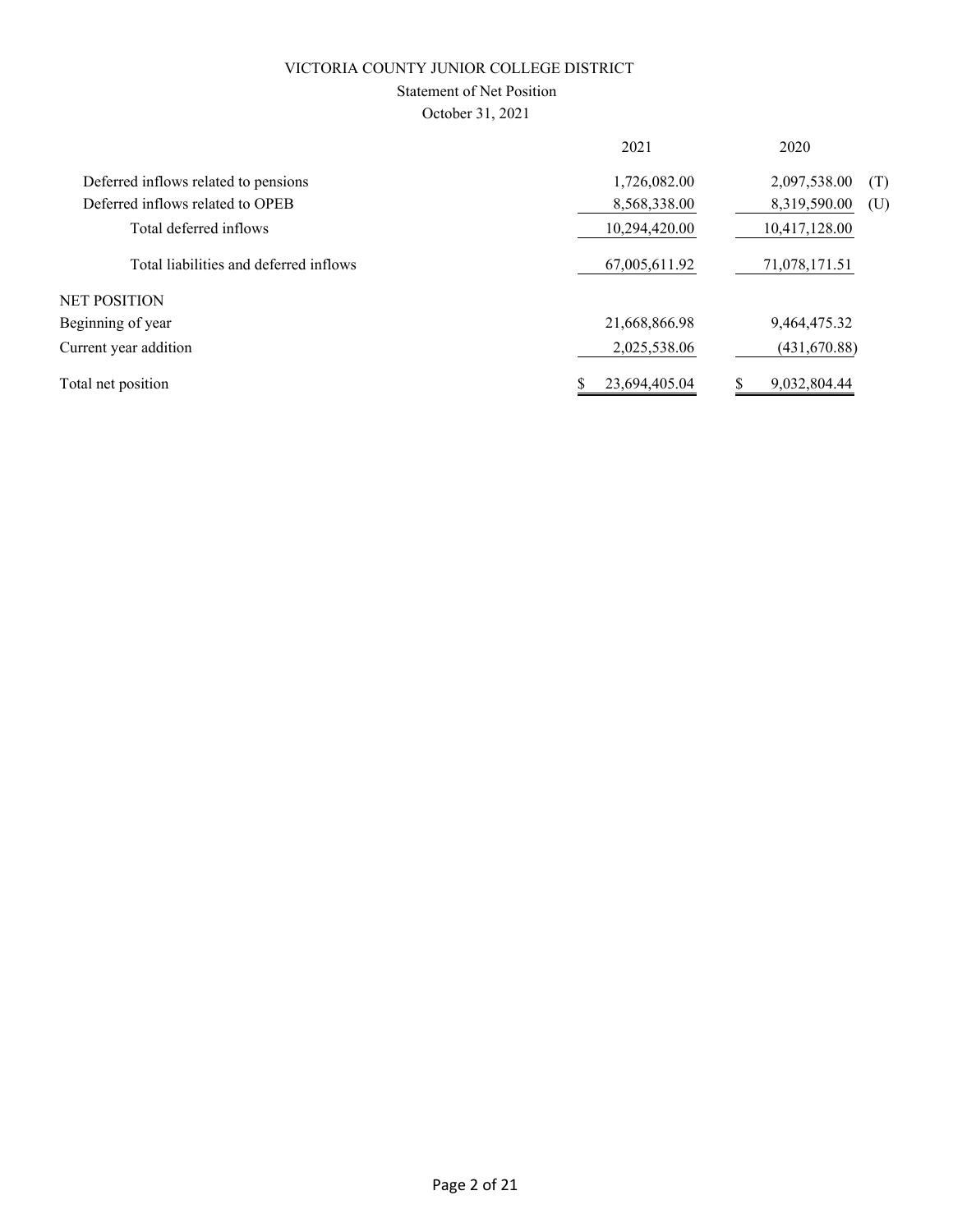### **Annotations to Statement of Net Assets**

#### **October 31, 2021**

- (A) Cash held in Prosperity Bank, excluding debt service and project funds.
- (B) Cash held in Prosperity Bank for debt service and projects.
- (C) Investments at TexPool.
- (D) Student, third-party, and grant receivables.

NOTE: Grant receivables and revenues are recorded each month to match revenue and expenses to the proper period.

- (E) Bookstore, Leo J. Welder Center for the Performing Arts, Conference and Education Center, and Central Stores inventories.
- (F) Prepaid expenses (recorded only at fiscal year end).
- (G) Gonzales Center Expansion, Phase III - \$247; Comprehensive Student Center - \$557,772; Museum Expansion - \$66,051; Welder Center Annex - \$8,378; Facilities Master Plan - \$323,631
- (H) Land.
- (I) Capital assets subject to depreciation.

Deferred outflows related to VC's proportionate share of TRS pension funds are related to changes that occur at the plan

(J) level including changes in assumptions, differences between expected and actual economic experiences, differences between projected and actual investment earnings, and differences in contributions and proportionate share of contributions. Contributions subsequent to the measurement date also impact deferred outflows of resources.

(K) Deferred outflows related to VC's proportionate share of ERS OPEB for difference between projected and actual investments earnings, changes in proportion and difference between contributions and the proportionate share of contributions, and contributions paid to ERS subsequent to the measurement date.

- (L) Accounts payable.
- (M) Accrued payroll liabilities and accrued sales tax payable.
- (N) Funds held in agency capacity for student groups and other organizations.
- (O) Deferred revenue for gift cards, grants, scholarships, early registration, and undistributed receipts from the student accounts receivable module.
- (P) Unamortized premium on bond issuance.
- (Q) Long-term debt obligations.
- (R) TRS retirement plan net pension liability.
- (S) ERS net OPEB liability.
- (T) Deferred inflows related to VC's proportionate share of TRS pension funds for differences between projected and actual investment earnings and differences between contributions and proportionate share of contributions.
- (U) Deferred inflows related to VC's proportionate share of ERS OPEB for differences between expected and actual economic experience and changes in actuarial assumptions.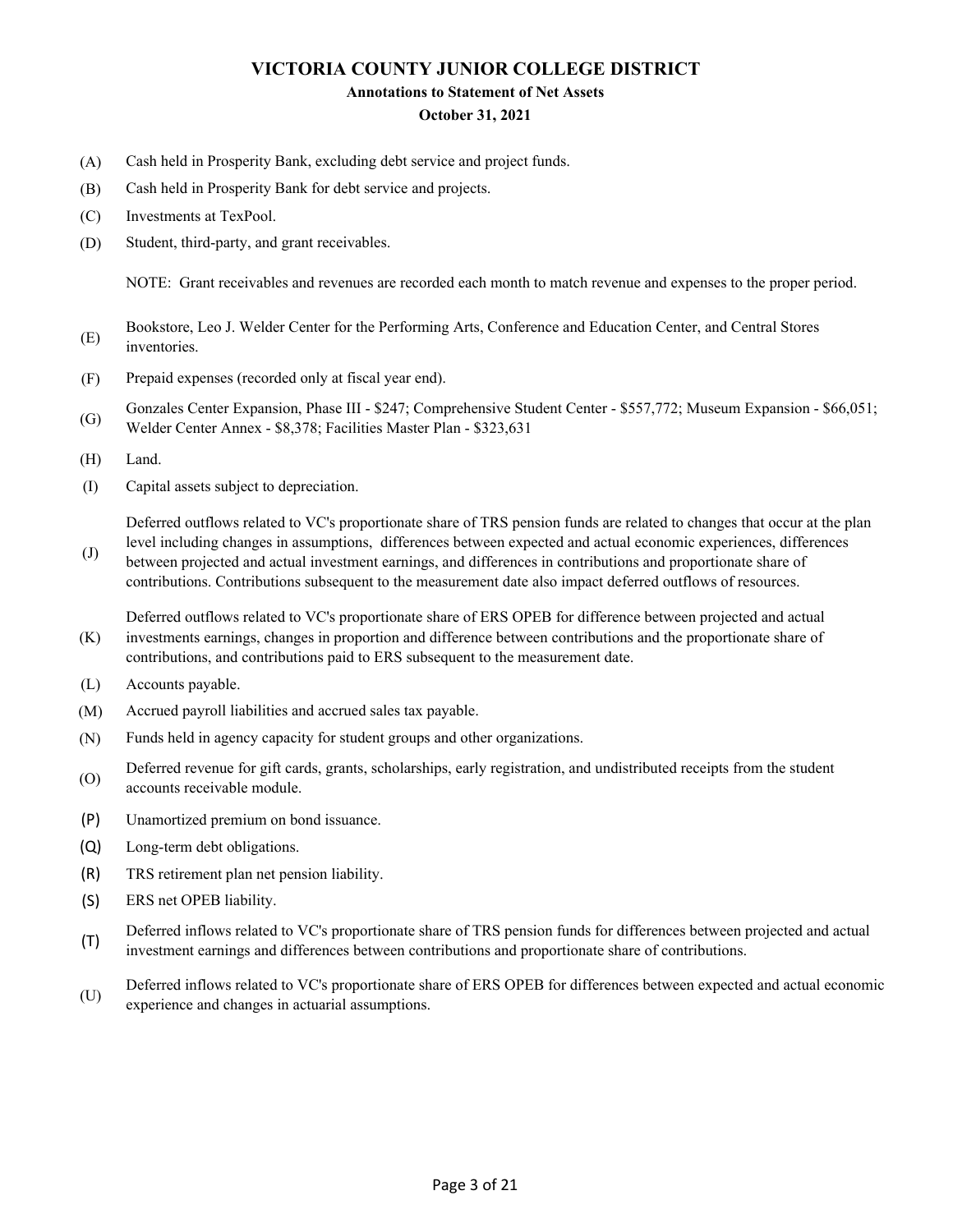# Statement of Revenues, Expenditures and Changes in Net Assets

October 31, 2021

# Consolidated - All Funds (Excluding Construction Projects)

|                                            | Adjusted<br><b>Budget</b> | Actual<br>$(100\%)$ | % Actual to<br>Adjusted<br><b>Budget</b> |   | Prior Year<br>Actual<br>10/31/20 | $%$ of<br>10/31/20<br>Actual |     |
|--------------------------------------------|---------------------------|---------------------|------------------------------------------|---|----------------------------------|------------------------------|-----|
| <b>REVENUES:</b>                           |                           |                     |                                          |   |                                  |                              |     |
| State appropriations                       | \$<br>5,102,088           | \$<br>1,224,504.00  | 24.00%                                   | S | 1,328,776.00                     | 92.15% (1)                   |     |
| State paid benefits                        |                           |                     |                                          |   |                                  |                              |     |
| Health insurance                           | 248,424.00                | 248,424.00          | 100.00%                                  |   | 227,964.00                       | 108.98%                      | (2) |
| Retirement contributions                   | 82,973.00                 | 82,971.83           | 100.00%                                  |   | 82,048.56                        | $101.13\%$ (2)               |     |
| Ad valorem taxes:                          |                           |                     |                                          |   |                                  |                              |     |
| Maintenance & operations                   | 13,011,959                | 47,771.73           | 0.37%                                    |   | 54,641.36                        | 87.43% (3)                   |     |
| Debt service                               | 2,623,938                 | 9,989.54            | 0.38%                                    |   | 9,507.57                         | 105.07% (4)                  |     |
| Tuition:                                   |                           |                     |                                          |   |                                  |                              |     |
| Credit courses                             | 4,208,613                 | 1,728,996.08        | 41.08%                                   |   | 1,685,287.85                     | 102.59%                      | (5) |
| Non-credit courses                         | 1,213,495                 | 369,877.70          | 30.48%                                   |   | 318,829.94                       | 116.01%                      | (6) |
| <b>TPEG</b>                                | (220,000)                 |                     | $0.00\%$                                 |   |                                  | #DIV/0!                      | (7) |
| Fees:                                      |                           |                     |                                          |   |                                  |                              |     |
| Credit courses                             | 4,996,505                 | 2,069,911.77        | 41.43%                                   |   | 2,090,273.35                     | 99.03%                       | (8) |
| Exemptions & waivers:                      |                           |                     |                                          |   |                                  |                              |     |
| Credit courses                             | (300,000)                 | (50,372.51)         | 16.79%                                   |   | (4,155.10)                       | 1212.31% (9)                 |     |
| Sales & services of educational activities | 462,275                   | 121,492.16          | 26.28%                                   |   | 96,516.37                        | 125.88% (11)                 |     |
| Investment income                          | 190,000                   | 4,900.78            | 2.58%                                    |   | 25,165.12                        | 19.47% (12)                  |     |
| Auxiliary enterprises                      | 2,768,300                 | 1,605,687.32        | 58.00%                                   |   | 197,478.10                       | 813.10% (13)                 |     |
| Other income                               | 111,350                   | 1,257,196.21        | 1129.05%                                 |   | 35,405.86                        | 3550.81% (14)                |     |
| Scholarships and fellowships               | 2,885,754                 | 2,885,753.96        | 100.00%                                  |   | 2,657,973.48                     | 108.57% (15)                 |     |
| Grants:                                    |                           |                     |                                          |   |                                  |                              |     |
| Federal grants                             | 2,884,682                 | 2,884,679.39        | 100.00%                                  |   | 587,648.81                       | 490.88% (16)                 |     |
| State grants                               | 67,147                    | 67,146.97           | 100.00%                                  |   | 141,517.00                       | 47.45% (17)                  |     |
| Local grants                               | 88,824                    | 2,524.78            | 2.84%                                    |   | 6,299.71                         | 40.08% (18)                  |     |
| Total                                      | 40,426,327                | 14,561,455.71       | 36.02%                                   |   | 9,541,177.98                     | 152.62%                      |     |
| <b>EXPENDITURES:</b>                       |                           |                     |                                          |   |                                  |                              |     |
| Instruction                                | 11,570,133                | 2,146,840.13        | 18.56%                                   |   | 2,064,681.26                     | 103.98% (19)                 |     |
| Public service                             | 308,467                   | 33,885.99           | 10.99%                                   |   | 48,106.84                        | 70.44% (20)                  |     |
| Academic support                           | 3,224,132                 | 639,637.92          | 19.84%                                   |   | 603,113.19                       | 106.06% (21)                 |     |
| Student services                           | 2,463,207                 | 474,982.78          | 19.28%                                   |   | 455,284.75                       | 104.33% (22)                 |     |
| Institutional support                      | 8,822,978                 | 3,849,069.95        | 43.63%                                   |   | 1,861,523.27                     | 206.77% (23)                 |     |
| Physical plant                             | 4,023,847                 | 1,298,918.61        | 32.28%                                   |   | 904,127.42                       | 143.67% (24)                 |     |
| Scholarships and fellowships               | 3,123,399                 | 3,009,951.02        | 96.37%                                   |   | 2,880,036.83                     | 104.51% (25)                 |     |
| Auxiliary enterprises                      | 3,167,981                 | 424,531.91          | 13.40%                                   |   | 497,710.44                       | 85.30% (26)                  |     |
| Debt service                               | 2,623,938                 |                     | $0.00\%$                                 |   | ۰.                               | $0.00\%$ (28)                |     |
| Total                                      | 40,091,472                | 12,093,917.65       | 30.17%                                   |   | 9,530,848.86                     | 126.89%                      |     |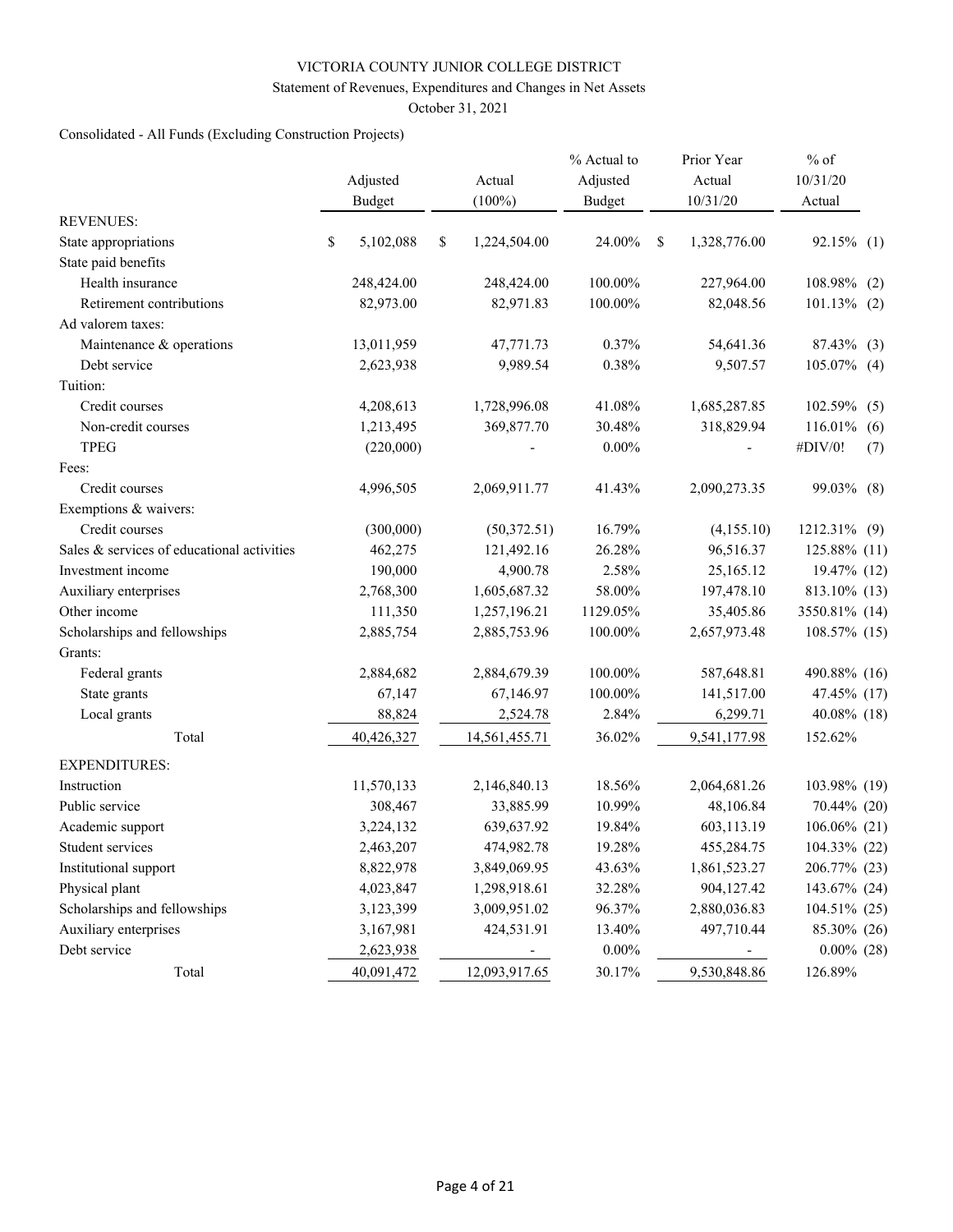# Statement of Revenues, Expenditures and Changes in Net Assets

October 31, 2021

Consolidated - All Funds (Excluding Construction Projects)

|                                       |            |               | % Actual to | Prior Year    | $%$ of   |
|---------------------------------------|------------|---------------|-------------|---------------|----------|
|                                       | Adjusted   | Actual        | Adjusted    | Actual        | 10/31/20 |
|                                       | Budget     | $(100\%)$     | Budget      | 10/31/20      | Actual   |
| <b>TRANSFERS AMOUNG FUNDS:</b>        |            |               |             |               |          |
| Transfers in                          | 107.145    | 107,145.00    | 100.00%     | 66,885.52     | 160.19%  |
| Transfers out                         | (442,000)  | (549, 145.00) | 124.24%     | (508, 885.52) | 107.91%  |
| Total                                 | (334, 855) | (442,000.00)  |             | (442,000.00)  |          |
| Net Increase (Decrease) in Net Assets |            | 2,025,538.06  |             | (431,670.88)  |          |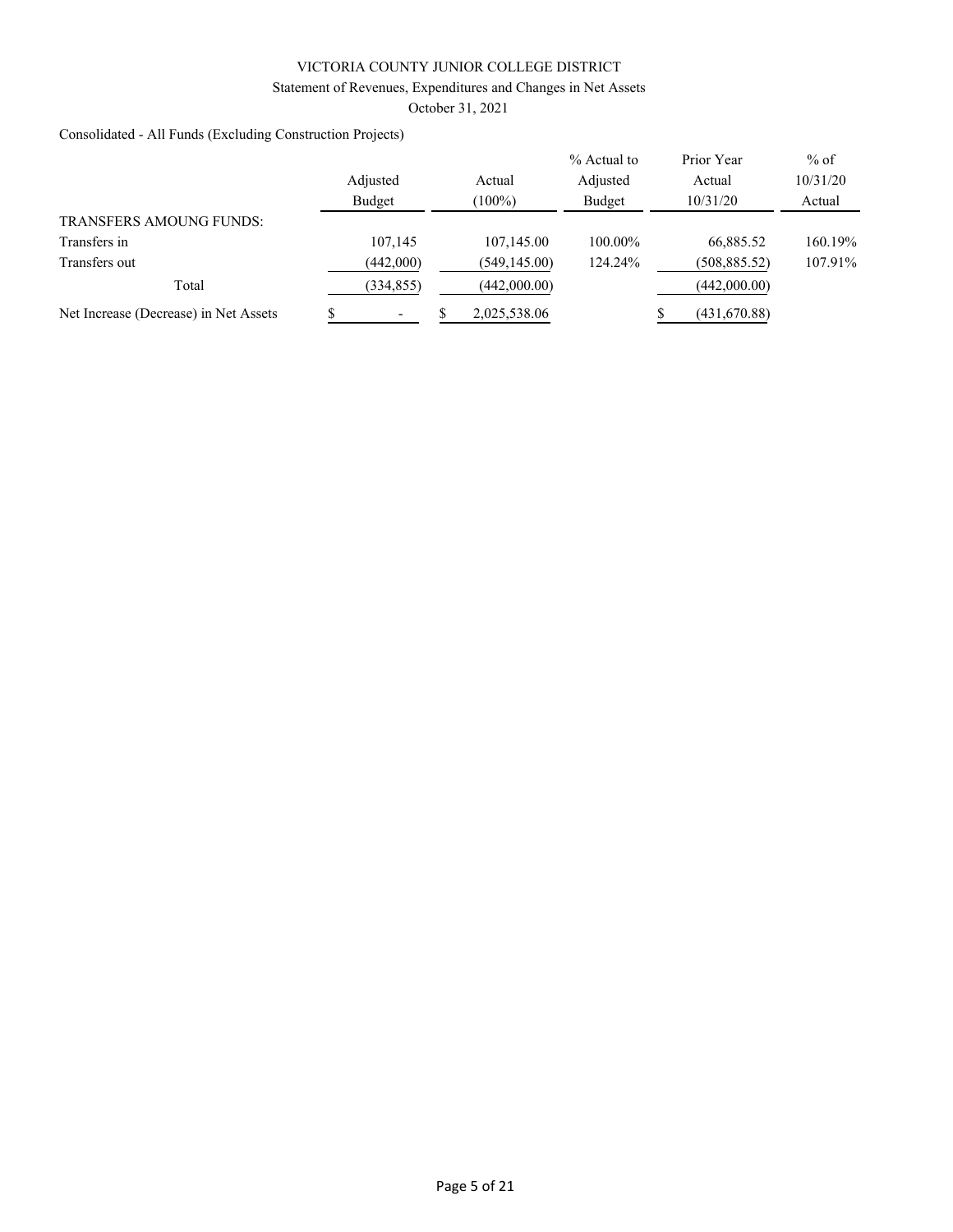# **Annotations to Statement of Revenue, Expenditures and Changes in Net Assets**

**October 31, 2021**

| (1)  | State appropriations - 10 months; state does not pay in December and January                          |
|------|-------------------------------------------------------------------------------------------------------|
|      | State appropriations                                                                                  |
| (2)  | State paid benefits - not a budgeted item as expenditures are recorded to offset the revenue amounts. |
|      | Line item budgets adjusted monthly and are trued up during audit preparation at fiscal year-end       |
| (3)  | Ad Valorem Taxes: Maintenance & operations - Appropriate, as current taxes due 02/28.                 |
|      | Tax revenues for maintenance $&$ operations levy                                                      |
| (4)  | Ad Valorem Taxes: Debt service - Appropriate, as current taxes due 02/28.                             |
|      | Tax revenues for debt service levy                                                                    |
| (5)  | Tuition: Credit courses - Appropriate.                                                                |
|      | In county                                                                                             |
|      | Out of County                                                                                         |
|      | Non-Resident                                                                                          |
|      | Differential                                                                                          |
| (6)  | Tuition: Non-credit courses - Appropriate.                                                            |
|      | Allied health                                                                                         |
|      | Business and computer                                                                                 |
|      | Contract/customized training                                                                          |
|      | <b>EMS</b>                                                                                            |
|      | <b>EMS</b> contract                                                                                   |
|      | Industrial                                                                                            |
|      | Industrial contract                                                                                   |
|      | Non-funded allied health                                                                              |
|      | Non-funded motorcycle safety                                                                          |
|      | Non-funded other                                                                                      |
|      | Non-funded truck driving                                                                              |
|      | Other contract                                                                                        |
|      | Police academy                                                                                        |
|      | Summer camp                                                                                           |
|      | Workforce education                                                                                   |
| (7)  | Tuition: TPEG - Mandatory set-aside for Fall, Spring and Summer.                                      |
|      | State-mandated set-aside of tuition for scholarship purposes                                          |
| (8)  | Fees: Credit courses - Appropriate.                                                                   |
|      | Course fees                                                                                           |
|      | General fees                                                                                          |
|      | Lab fees                                                                                              |
|      | Liability insurance fees                                                                              |
|      | Out of county fee                                                                                     |
|      | Technology fees                                                                                       |
| (9)  | Exemptions & waivers: Credit courses                                                                  |
|      | Internally mandated exemptions & waivers of tuition and/or fees                                       |
|      | State-mandated exemptions & waivers of tuition and/or fees                                            |
| (10) | Exemptions & waivers: Non-credit courses.                                                             |
|      | Internally mandated exemptions & waivers of tuition and/or fees                                       |
|      | State-mandated exemptions & waivers of tuition and/or fees                                            |
|      |                                                                                                       |

(11) Sales & services of educational activities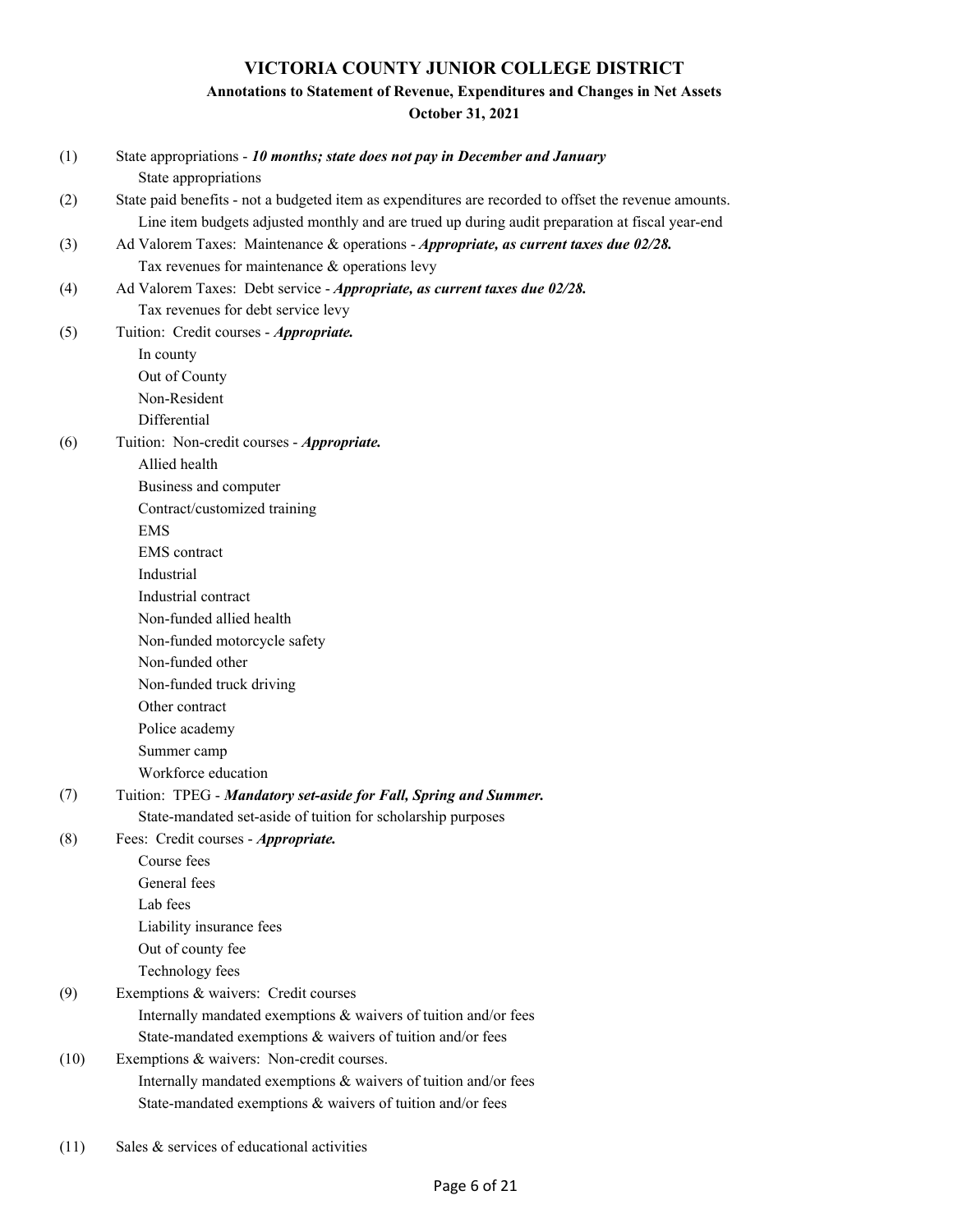### **Annotations to Statement of Revenue, Expenditures and Changes in Net Assets**

**October 31, 2021**

| Collection fee                                       |
|------------------------------------------------------|
| Commissions - testing center                         |
| Exam fees (credit courses)                           |
| ID card replacement                                  |
| Installment fees                                     |
| Lifelong Learning Institute membership fees          |
| Media Services charges to outside parties            |
| Museum of the Coastal Bend membership & tour charges |
| Papercut student printing                            |
| Sports center membership fee                         |
| Testing center fee (non-credit)                      |
| Transcript fee                                       |
| <b>VC-VISD MOU</b>                                   |
| Investment income                                    |
| Interest income                                      |
| Auxiliary enterprises                                |
| <b>Bookstore</b>                                     |
| Coin operated copiers                                |
| Conference and Education Center                      |
| Food service contract - Aramark                      |
| Leo J. Welder Center for the Performing Arts         |
| Official functions                                   |
| <b>Student Center operations</b>                     |
| Other income                                         |
| Athletic ticket sales                                |
| Estimated lost revenues due to COVID-19 pandemic     |
| Late & Schedule Change Fees                          |
| Library fines                                        |
| Other miscellaneous income                           |
| Parking fines                                        |
| Pell administrative allowance                        |
| Proceeds-Sale of Capital Assets                      |
| Recovery of indirect costs related to grants         |
| Recycling income                                     |
| Reimbursed expenditures due to COVID-19 pandemic     |
| Rental: Sports Center                                |
| Rental: Museum of the Coastal Bend                   |
| Rental: University of Houston                        |
| Returned check fees                                  |

 $(12)$ 

(13)

 $(14)$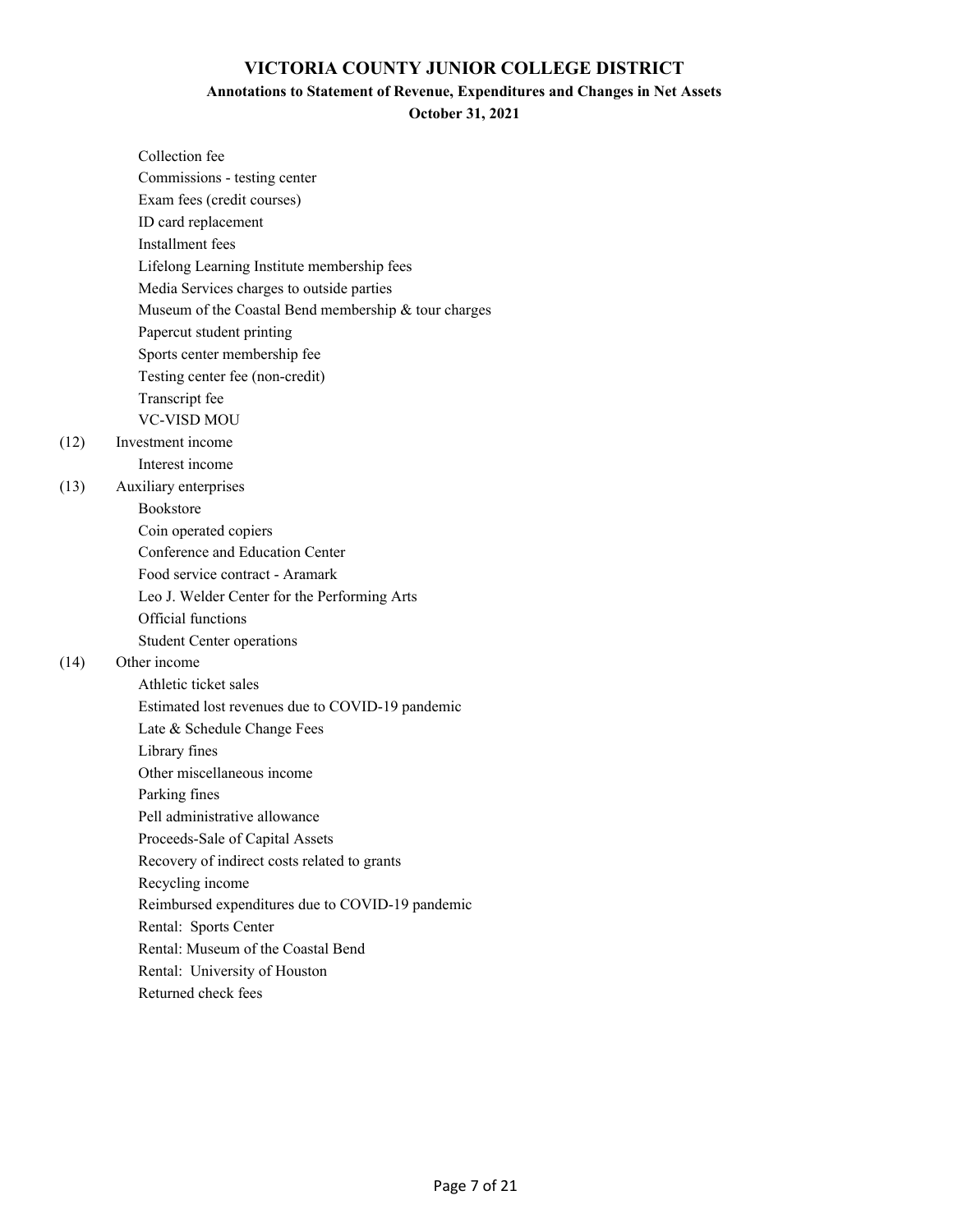### **Annotations to Statement of Revenue, Expenditures and Changes in Net Assets**

### **October 31, 2021**

| (15) | Scholarships and fellowships (including Title IV)                         |
|------|---------------------------------------------------------------------------|
|      | Title IV:                                                                 |
|      | Pell grants                                                               |
|      | Supplemental education opportunity grants                                 |
|      | Federal work-study                                                        |
|      | Direct loans                                                              |
|      | State scholarships:                                                       |
|      | Texas educational opportunity grants                                      |
|      | Texas grants                                                              |
|      | Texas public education grants                                             |
|      | Other scholarships & fellowships:                                         |
|      | Institutional scholarships                                                |
|      | Victoria College Foundation scholarships                                  |
| (16) | Grants and contracts: Federal grants and contracts - Appropriate.         |
|      | Non-scholarship & fellowship grants and contracts                         |
| (17) | Grants and contracts: State grants and contracts - Appropriate.           |
|      | Non-scholarship & fellowship grants and contracts                         |
| (18) | Grants and contracts: Local grants and contracts - Appropriate.           |
|      | Non-scholarship & fellowship grants and contracts                         |
| (19) | Instruction - Appropriate.                                                |
|      | Costs associated with provision of credit and non-credit course offerings |
|      | Instructional technology initiative                                       |
| (20) | Public service - Appropriate.                                             |
|      | Lifelong Learning Institute                                               |
|      | Motorcycle safety                                                         |
|      | Other non-state funded course offerings                                   |
|      | Personal enrichment                                                       |
|      | Summer camps                                                              |
|      | Truck driving                                                             |
| (21) | Academic support - Appropriate.                                           |
|      | Office of Executive Vice President, Chief Academic Officer                |
|      | Academic coaching                                                         |
|      | Academic support and student success                                      |
|      | Distance education and instructional technology                           |
|      | Division offices                                                          |
|      | Faculty / staff development                                               |
|      | Faculty senate                                                            |
|      | Gonzales center                                                           |
|      | Library                                                                   |
|      | Lyceum                                                                    |
|      | Museum of the Coastal Bend                                                |
|      | Total learning center                                                     |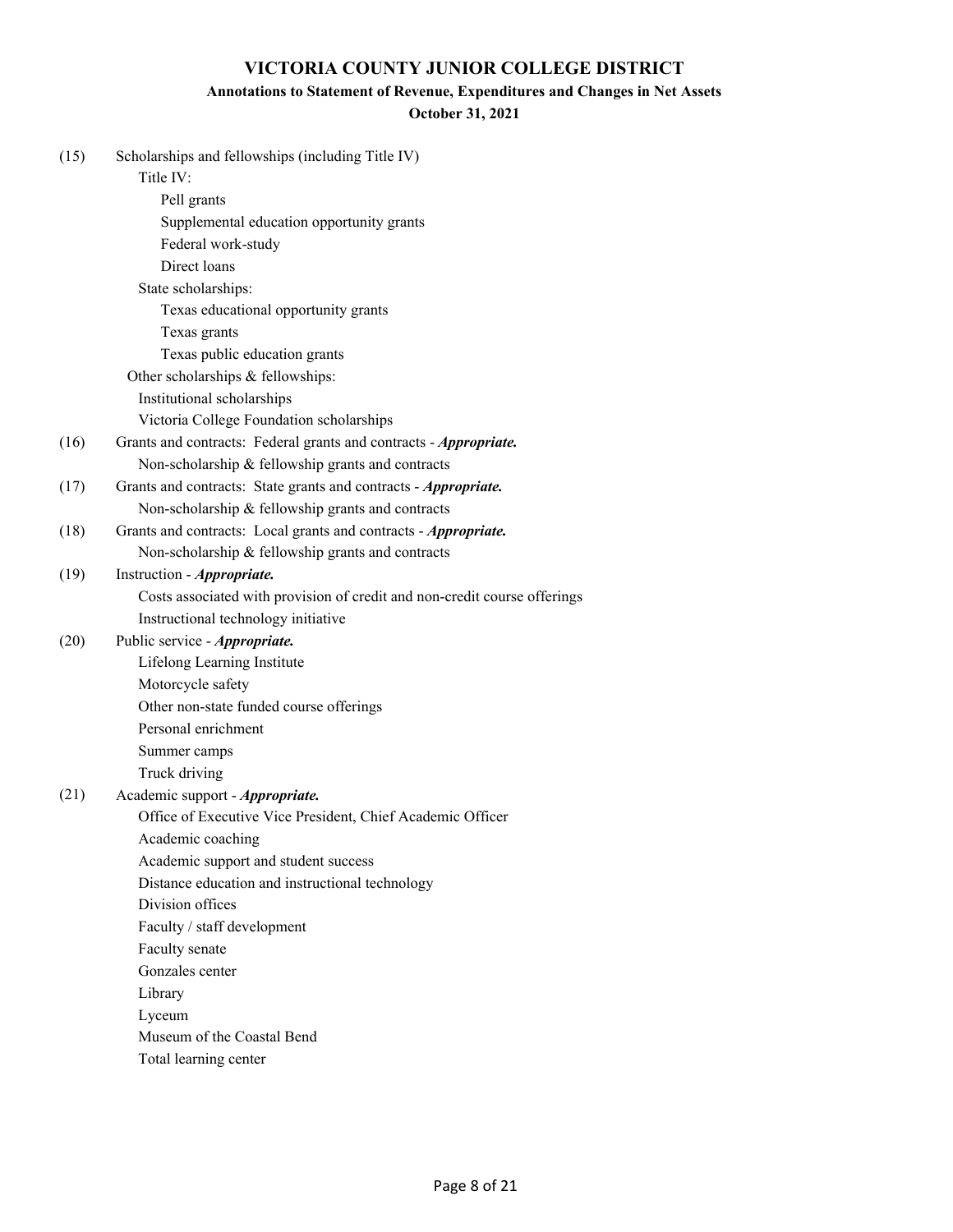### **Annotations to Statement of Revenue, Expenditures and Changes in Net Assets**

**October 31, 2021**

| (22) | Student services - Appropriate.                          |
|------|----------------------------------------------------------|
|      | Office, Vice President of Student Services               |
|      | Advising / counseling<br>Athletics                       |
|      |                                                          |
|      | Basketball                                               |
|      | Cross country                                            |
|      | Financial aid                                            |
|      | Orientation                                              |
|      | Pre-College programs                                     |
|      | Registrar                                                |
|      | Sports center                                            |
|      | Student life office                                      |
|      | Student testing and assessment                           |
|      | Veterans services                                        |
|      | Volleyball                                               |
| (23) | Institutional support - Appropriate.                     |
|      | Office of the President                                  |
|      | Governing board                                          |
|      | Office, Vice President of Administrative Services        |
|      | Business office / payments                               |
|      | Campus security                                          |
|      | Central stores                                           |
|      | Central mail service                                     |
|      | Central telephone service                                |
|      | College advancement                                      |
|      | College information systems                              |
|      | Commencement                                             |
|      | Effectiveness, research and assessment                   |
|      | Faculty/staff development                                |
|      | Foundation - capital campaign                            |
|      | Foundation advancement                                   |
|      | General institutional                                    |
|      | Governmental affairs                                     |
|      | Human resources                                          |
|      | Institutional memberships                                |
|      | Marketing & communications                               |
|      | Office, Director of Special Projects and Risk Management |
|      | Printing and mailroom services                           |
|      | Purchasing                                               |
|      | Quality enhancement plan                                 |
|      | <b>Reaffirmation - SACS</b>                              |
|      | Sponsored research office                                |
|      | Staff council                                            |
|      | Strategic initiatives                                    |
|      | Tax appraisal and collection fees                        |
|      | Technology services                                      |
|      |                                                          |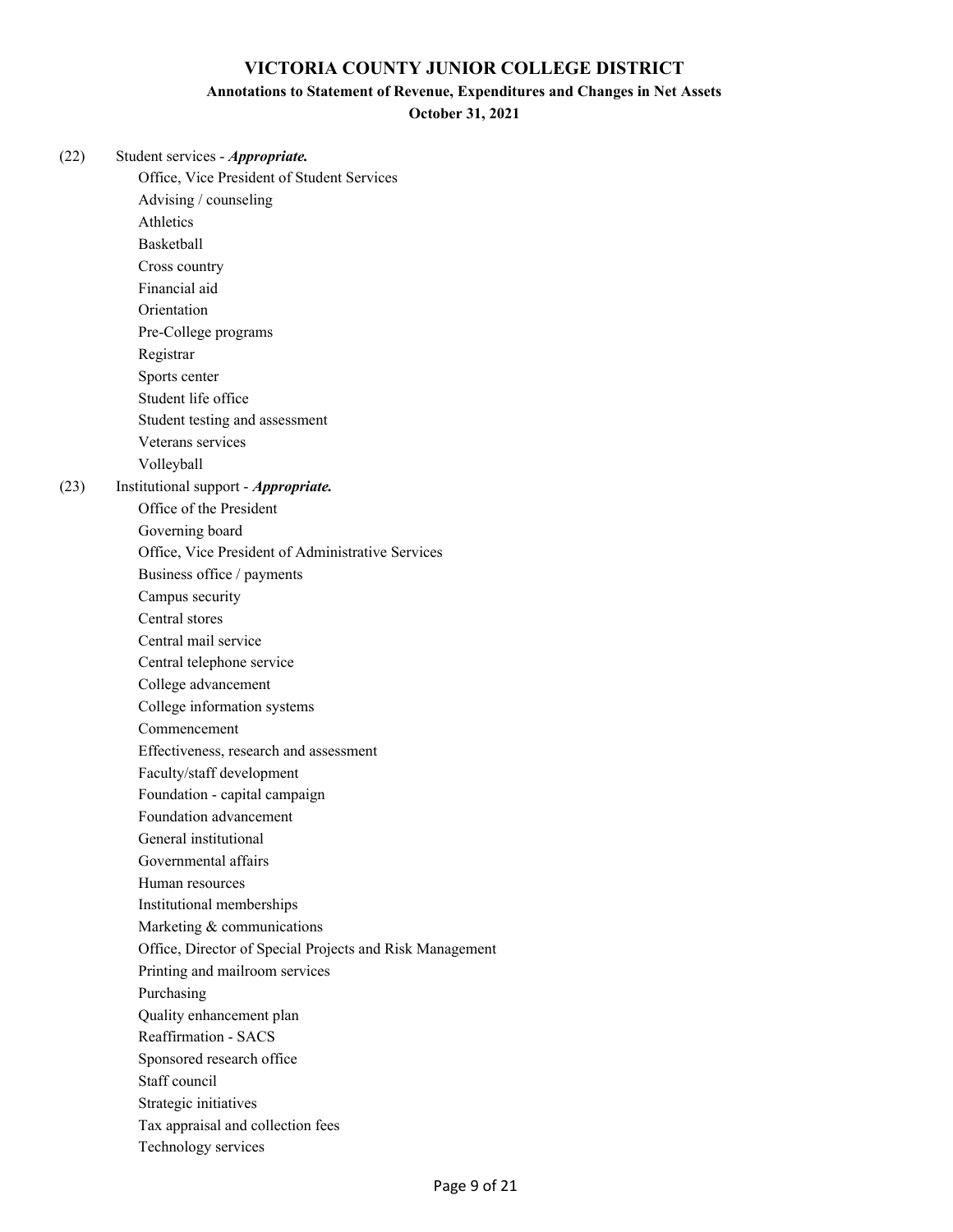#### **Annotations to Statement of Revenue, Expenditures and Changes in Net Assets**

### **October 31, 2021**

| (24) | Physical plant - <i>Appropriate</i> .                                                                             |
|------|-------------------------------------------------------------------------------------------------------------------|
|      | Building maintenance                                                                                              |
|      | Custodial services                                                                                                |
|      | General services                                                                                                  |
|      | Grounds maintenance                                                                                               |
|      | Major repairs & renovations                                                                                       |
|      | <b>Utilities</b>                                                                                                  |
| (25) | Scholarships and fellowships                                                                                      |
|      | Institutional work-study                                                                                          |
|      | Pass through of other federal (non-Title IV) scholarships                                                         |
|      | Pass through of scholarships awarded by the foundation                                                            |
|      | Pass through of state scholarships                                                                                |
|      | Pass through of local scholarships                                                                                |
|      | Scholarships funded by auxiliary services                                                                         |
|      | Title IV                                                                                                          |
| (26) | Auxiliary enterprises - Appropriate.                                                                              |
|      | Expenditures associated with auxiliary enterprises enumerated at (12) above                                       |
| (27) | Staff benefits - unallocated - Appropriate. Unallocated benefits is taken to zero at FYE.                         |
|      | Health insurance not reimbursed by state                                                                          |
|      | Teacher retirement system not reimbursed by state                                                                 |
|      | Unemployment compensation                                                                                         |
|      | Workman's compensation                                                                                            |
|      | Debt service - Appropriate, as principal payments are due in August and interest payments are due in February and |
| (28) |                                                                                                                   |

#### *August.*

Bonded debt payments of principal and interest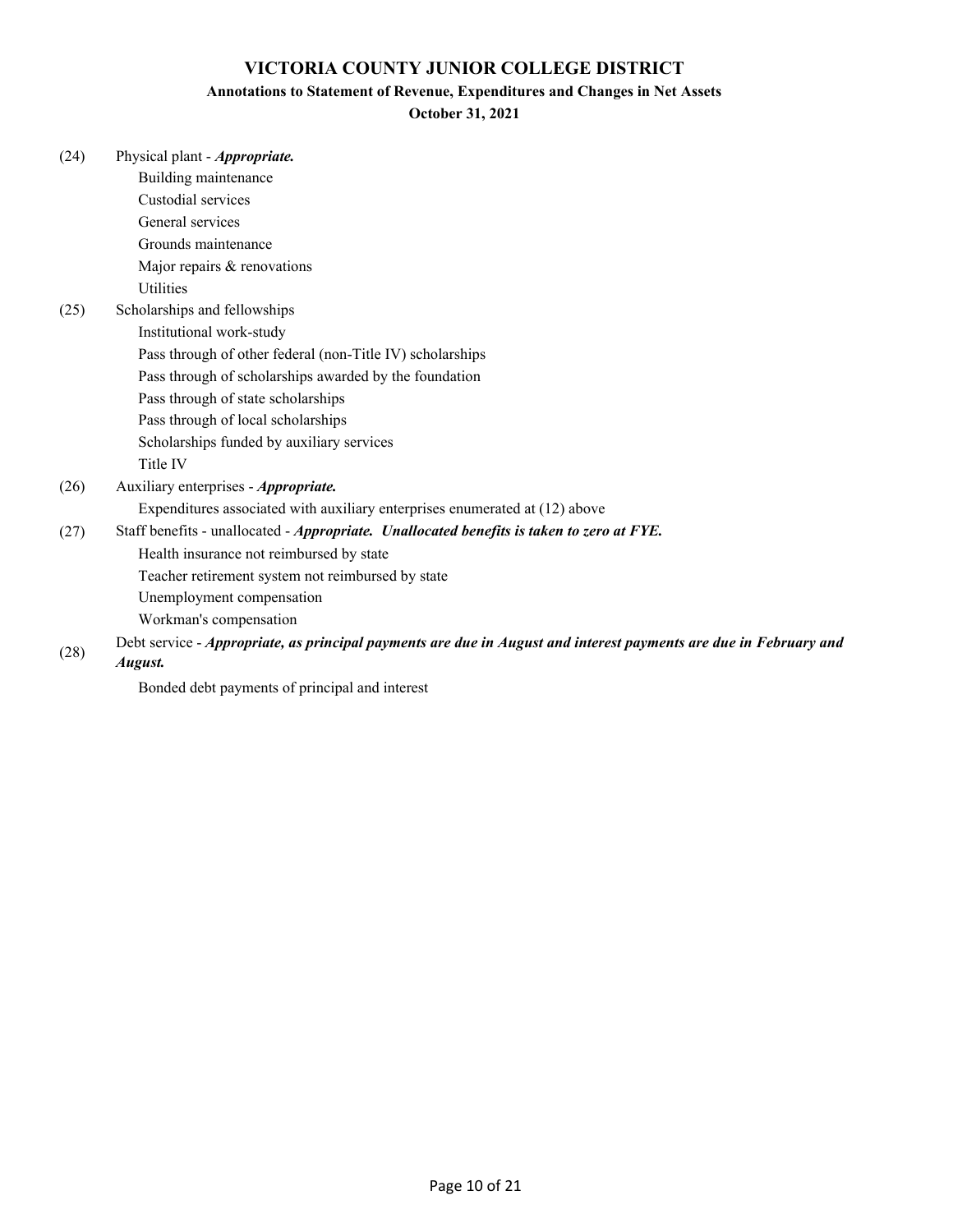# Statement of Revenues, Expenditures and Changes in Net Assets

October 31, 2021

### Unrestricted - General

|                                            |               |                    | % Actual to   | Prior Year          | $%$ of   |
|--------------------------------------------|---------------|--------------------|---------------|---------------------|----------|
|                                            | Adjusted      | Actual             | Adjusted      | Actual              | 10/31/20 |
|                                            | <b>Budget</b> | $(100\%)$          | <b>Budget</b> | 10/31/20            | Actual   |
| <b>REVENUES:</b>                           |               |                    |               |                     |          |
| State appropriations                       | \$5,102,088   | \$<br>1,224,504.00 | 24.00%        | \$<br>1,328,776.00  | 92.15%   |
| State paid benefits                        |               |                    |               |                     |          |
| Health insurance                           | 248,424       | 248,424.00         | 100.00%       | 227,964.00          | 108.98%  |
| Retirement contributions                   | 82,973        | 82,971.83          | 100.00%       | 82,048.56           | 101.13%  |
| Ad valorem taxes:                          |               |                    |               |                     |          |
| Maintenance & operations                   | 13,011,959    | 47,771.73          | 0.37%         | 54,641.36           | 87.43%   |
| Tuition:                                   |               |                    |               |                     |          |
| Credit courses                             | 4,208,613     | 1,728,996.08       | 41.08%        | 1,685,287.85        | 102.59%  |
| Non-credit courses                         | 1,213,495     | 369,877.70         | 30.48%        | 318,829.94          | 116.01%  |
| <b>TPEG</b>                                | (220,000)     |                    | $0.00\%$      |                     | $0.00\%$ |
| Fees:                                      |               |                    |               |                     |          |
| Credit courses                             | 4,996,505     | 2,069,911.77       | 41.43%        | 2,090,273.35        | 99.03%   |
| Exemptions & waivers:                      |               |                    |               |                     |          |
| Credit courses                             | (300,000)     | (50,372.51)        | 16.79%        | (4,155.10)          | 1212.31% |
| Sales & services of educational activities | 462,275       | 121,492.16         | 26.28%        | 96,516.37           | 125.88%  |
| Investment income                          | 190,000       | 4,900.78           | 2.58%         | 25,165.12           | 19.47%   |
| Other income                               | 111,350       | 1,257,196.21       | 1129.05%      | 35,405.86           | 3550.81% |
| Grants:                                    |               |                    |               |                     |          |
| Local grants                               | 88,207        | 1,908.28           | 2.16%         | 6,299.71            | 30.29%   |
| Total                                      | 29,195,889    | 7,107,582.03       | 24.34%        | 5,947,053.02        | 119.51%  |
| <b>EXPENDITURES:</b>                       |               |                    |               |                     |          |
| Instruction                                | 11,371,867    | 1,948,574.34       | 17.14%        | 1,891,811.44        | 103.00%  |
| Public service                             | 308,467       | 33,885.99          | 10.99%        | 48,106.84           | 70.44%   |
| Academic support                           | 3,209,010     | 624,516.77         | 19.46%        | 602,682.54          | 103.62%  |
| Student services                           | 2,388,007     | 399,783.52         | 16.74%        | 392,627.84          | 101.82%  |
| Institutional support                      | 6,159,120     | 1,185,213.29       | 19.24%        | 1,499,421.84        | 79.04%   |
| Physical plant                             | 4,023,847     | 1,298,918.61       | 32.28%        | 904,127.42          | 143.67%  |
| Scholarships and fellowships               | 130,500       | 17,052.06          | 13.07%        | 24,070.83           | 70.84%   |
| Staff benefits                             | 763,390       | 216,099.34         | 28.31%        | 216,264.86          | 99.92%   |
| Total                                      | 28,354,208    | 5,724,043.92       | 20.19%        | 5,579,113.61        | 102.60%  |
| TRANSFERS AMOUNG FUNDS:                    |               |                    |               |                     |          |
| Transfers out                              | (442,000)     | (549, 145.00)      | 124.24%       | (508, 885.52)       | 107.91%  |
| Total                                      | (442,000)     | (549, 145.00)      | 124.24%       | (508, 885.52)       | 107.91%  |
| Net Increase (Decrease) in Net Assets      | 399,681<br>S  | \$<br>834, 393. 11 |               | \$<br>(140, 946.11) |          |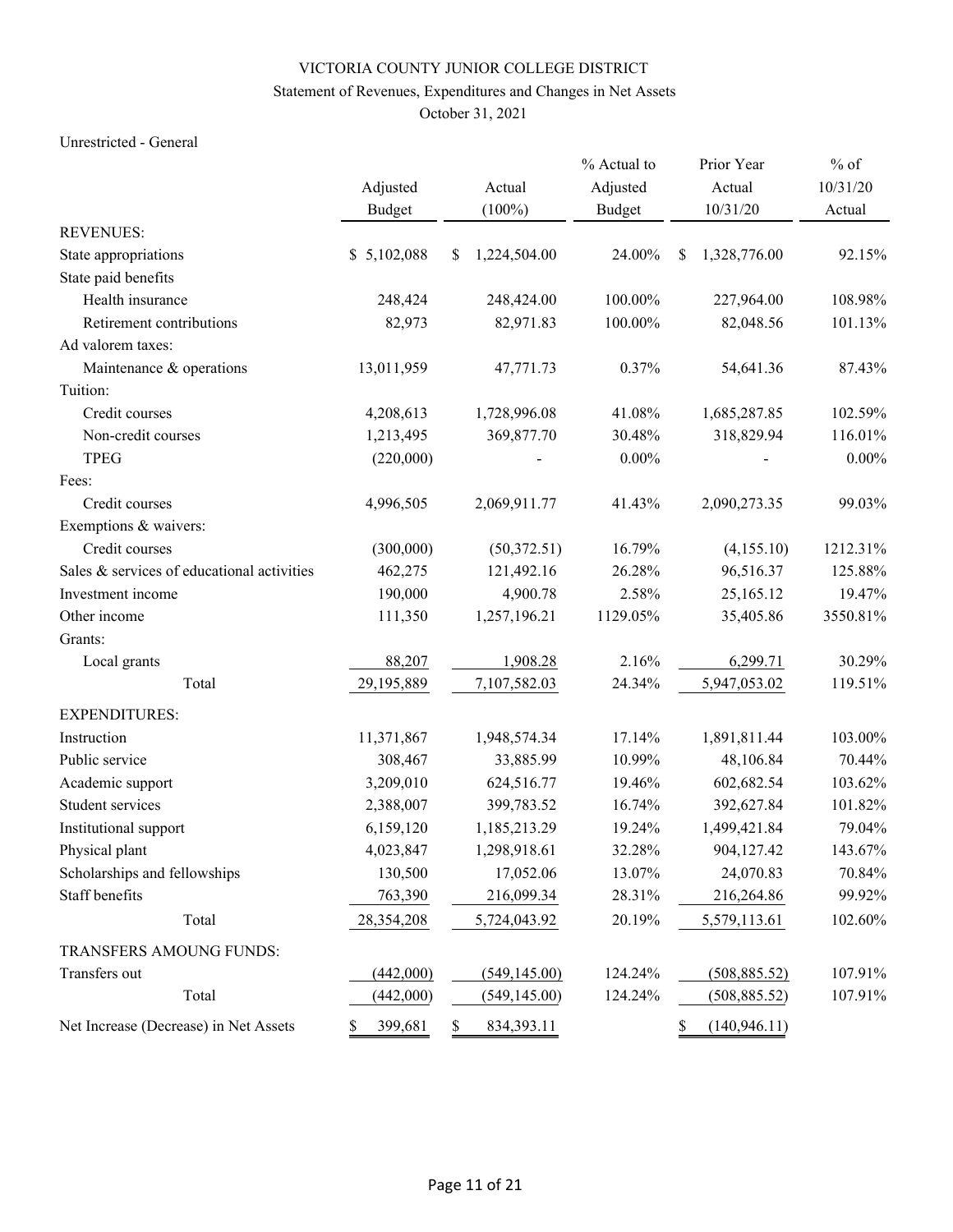# Statement of Revenues, Expenditures and Changes in Net Assets

October 31, 2021

# Federal Restricted Funds

|                                              |                |                | % Actual to | Prior Year     | $%$ of   |
|----------------------------------------------|----------------|----------------|-------------|----------------|----------|
|                                              | Adjusted       | Actual         | Adjusted    | Actual         | 10/31/20 |
|                                              | Budget         | $(100\%)$      | Budget      | 10/31/20       | Actual   |
| <b>REVENUES:</b>                             |                |                |             |                |          |
| Scholarships and fellowships (with Title IV) | S<br>2,885,754 | \$2,885,753.96 | 100.00%     | \$2,657,973.48 | 108.57%  |
| Federal grants                               | 2,884,682      | 2,884,679.39   | 100.00%     | 587,648.81     | 490.88%  |
| Total                                        | 5,770,436      | 5,770,433.35   | 100.00%     | 3,245,622.29   | 177.79%  |
| <b>EXPENDITURES:</b>                         |                |                |             |                |          |
| Instruction                                  | 131,119        | 131,118.82     | 100.00%     | 162,709.82     | 80.58%   |
| Academic support                             | 14,505         | 14,504.65      | 100.00%     | 430.65         | 3368.08% |
| Student services                             | 75,200         | 75,199.26      | 100.00%     | 62,656.91      | 120.02%  |
| Institutional support                        | 2,663,858      | 2,663,856.66   | 100.00%     | 361,851.43     | 736.17%  |
| Scholarships and fellowships                 | 2,885,754      | 2,885,753.96   | 100.00%     | 2,657,973.48   | 108.57%  |
| Total                                        | 5,770,436      | 5,770,433.35   | 100.00%     | 3,245,622.29   | 177.79%  |
| Net Increase (Decrease) in Net Assets        | \$             | \$             |             |                |          |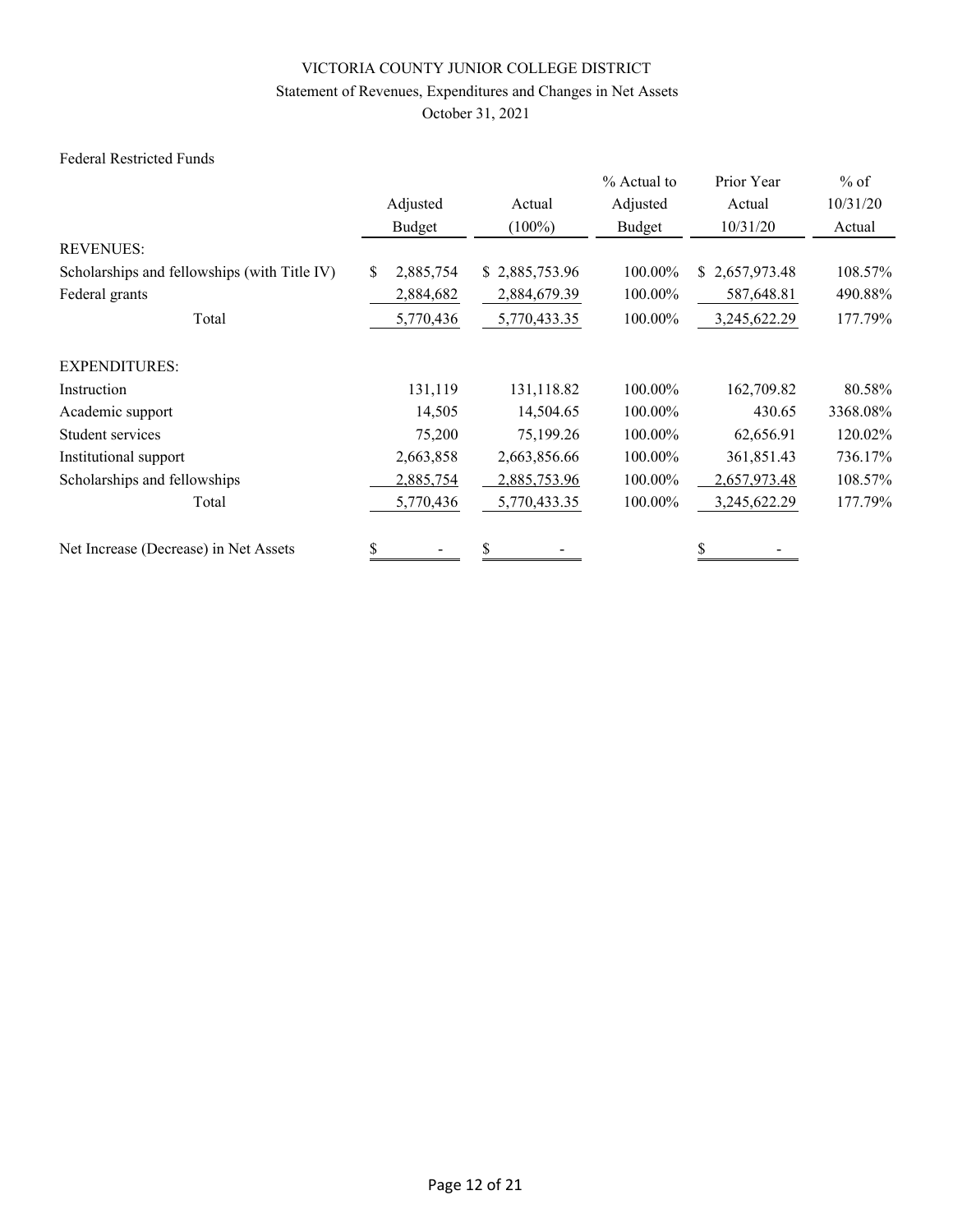# Statement of Revenues, Expenditures and Changes in Net Assets

October 31, 2021

### State Restricted Funds

|                                       |                                |            | % Actual to | Prior Year       | $%$ of   |
|---------------------------------------|--------------------------------|------------|-------------|------------------|----------|
|                                       | Adjusted                       | Actual     | Adjusted    | Actual           | 10/31/20 |
|                                       | Budget                         | $(100\%)$  | Budget      | 10/31/20         | Actual   |
| <b>REVENUES:</b>                      |                                |            |             |                  |          |
| State grants                          | \$<br>67,147                   | 67,146.97  | 100.00%     | 141,517.00<br>S. | 47.45%   |
| Total                                 | 67,147                         | 67,146.97  | 100.00%     | 141,517.00       | 47.45%   |
| <b>EXPENDITURES:</b>                  |                                |            |             |                  |          |
| Instruction                           | 67,147                         | 67,146.97  | 100.00%     | 10,160.00        | 660.90%  |
| Institutional support                 |                                |            | $0.00\%$    | 250.00           | $0.00\%$ |
| Scholarships and fellowships          | 107,145                        | 107,145.00 | 100.00%     | 197,992.52       | 54.12%   |
| Total                                 | 174,292                        | 174,291.97 | 100.00%     | 208,402.52       | 83.63%   |
| <b>TRANSFERS AMOUNG FUNDS:</b>        |                                |            |             |                  |          |
| Transfers in                          | 107,145                        | 107,145.00 | 100.00%     | 66,885.52        | 160.19%  |
| Net Increase (Decrease) in Net Assets | \$<br>$\overline{\phantom{a}}$ | \$         |             | \$               |          |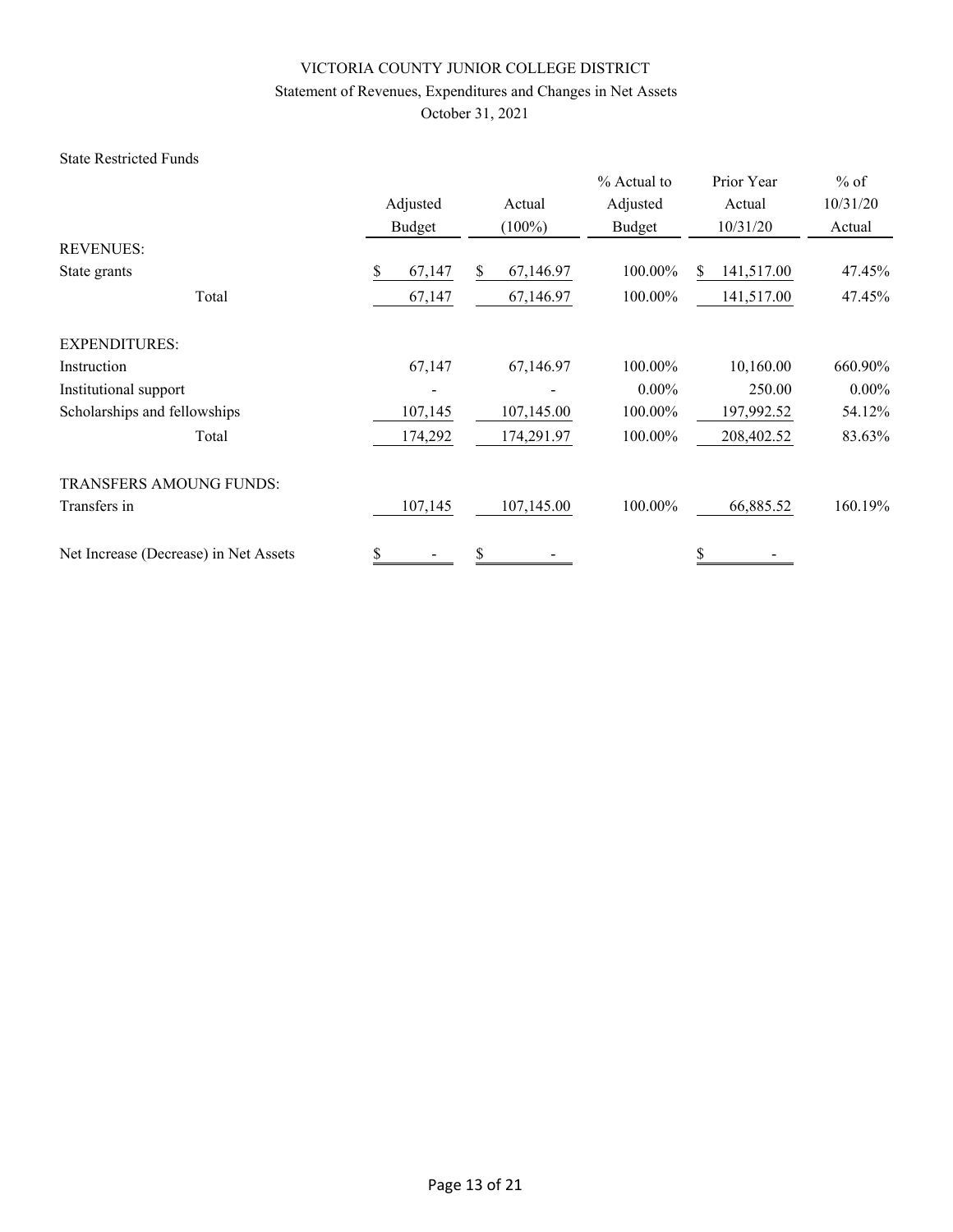# Statement of Revenues, Expenditures and Changes in Net Assets

October 31, 2021

# Local Restricted Funds

|                                       |       | Adjusted |    | Actual    | % Actual to<br>Adjusted | Prior Year<br>Actual | $%$ of<br>10/31/20 |
|---------------------------------------|-------|----------|----|-----------|-------------------------|----------------------|--------------------|
|                                       |       | Budget   |    | $(100\%)$ | Budget                  | 10/31/20             | Actual             |
| <b>REVENUES:</b>                      |       |          |    |           |                         |                      |                    |
| Local grants                          |       | 617      |    | 616.50    | 100.00%                 | S                    | $0.00\%$           |
|                                       | Total | 617      |    | 616.50    | 100.00%                 |                      | $0.00\%$           |
| <b>EXPENDITURES:</b>                  |       |          |    |           |                         |                      |                    |
| Academic support                      |       | 617      |    | 616.50    | 100.00%                 |                      | $0.00\%$           |
|                                       | Total | 617      |    | 616.50    | 100.00%                 |                      | $0.00\%$           |
| Net Increase (Decrease) in Net Assets |       | \$       | \$ |           |                         | \$                   |                    |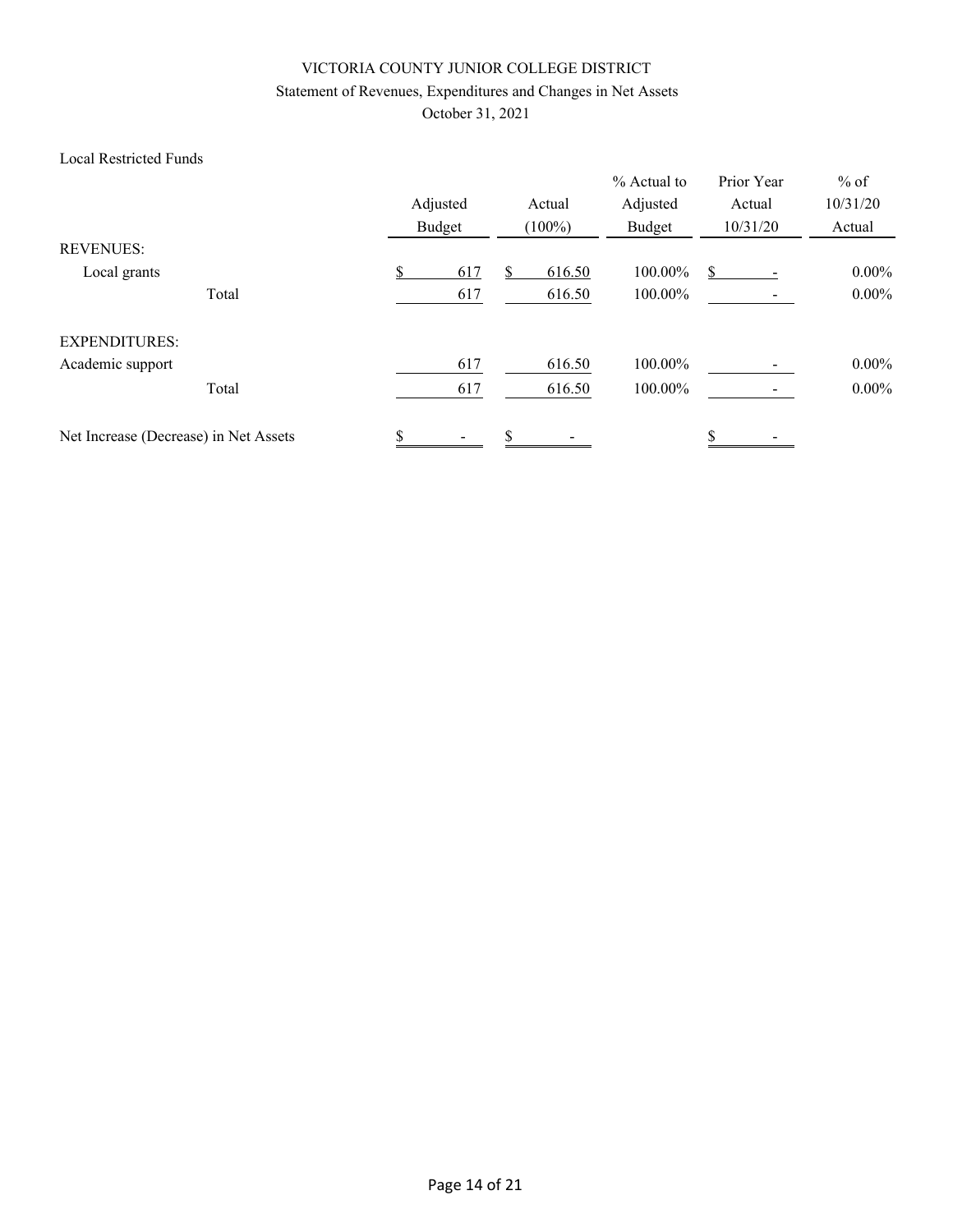# Statement of Revenues, Expenditures and Changes in Net Assets

October 31, 2021

# Auxiliary Enterprises

|                                       |                  |                  | % Actual to | Prior Year          | $%$ of   |
|---------------------------------------|------------------|------------------|-------------|---------------------|----------|
|                                       | Adjusted         | Actual           | Adjusted    | Actual              | 10/31/20 |
|                                       | <b>Budget</b>    | $(100\%)$        | Budget      | 10/31/20            | Actual   |
| <b>REVENUES:</b>                      |                  |                  |             |                     |          |
| Auxiliary services                    | 2,768,000<br>\$  | 271,908.50<br>S. | 9.82%       | 197,378.84          | 137.76%  |
| Other income                          |                  | 1,333,771.73     | $0.00\%$    |                     | $0.00\%$ |
| Interest                              | 300              | 7.09             | 2.36%       | 99.26               | 7.14%    |
| Total                                 | 2,768,300        | 1,605,687.32     | 58.00%      | 197,478.10          | 813.10%  |
| <b>EXPENDITURES:</b>                  |                  |                  |             |                     |          |
| Salaries and wages                    | 548,527          | 90,680.97        | 16.53%      | 84,945.55           | 106.75%  |
| Employee benefits                     | 161,322          | 29,739.48        | 18.43%      | 28,863.70           | 103.03%  |
| Allocations and departmental charges  | 196,221          | 31,947.36        | 16.28%      | 34,632.77           | 92.25%   |
| Professional and contracted services  | 109,512          | 21,674.02        | 19.79%      | 33,551.73           | 64.60%   |
| Advertising and public relations      | 29,950           | 2,146.85         | 7.17%       | 1,420.74            | 151.11%  |
| Rental expenditures                   | 11,165           | 1,360.80         | 12.19%      | 1,360.80            | $0.00\%$ |
| Supplies                              | 15,975           | 4,471.06         | 27.99%      | 4,195.06            | 106.58%  |
| Training and conference fees          | 3,700            |                  | $0.00\%$    | 150.00              | $0.00\%$ |
| Travel                                | 500              |                  | $0.00\%$    |                     | $0.00\%$ |
| Other operating expenditures          | 295,799          | 45,980.71        | 15.54%      | 47,968.31           | 95.86%   |
| Scholarships and fellowships          | 44,000           | 19,042.00        | 43.28%      | 16,728.90           | 113.83%  |
| Auxiliary enterprises                 | 1,747,810        | 174,385.20       | 9.98%       | 243,412.88          | 71.64%   |
| Capital outlay                        | 3,500            | 3,103.46         | 88.67%      | 480.00              | 646.55%  |
| Total                                 | 3,167,981        | 424,531.91       | 13.40%      | 497,710.44          | 85.30%   |
| Net Increase (Decrease) in Net Assets | \$<br>(399, 681) | \$1,181,155.41   |             | (300, 232.34)<br>\$ |          |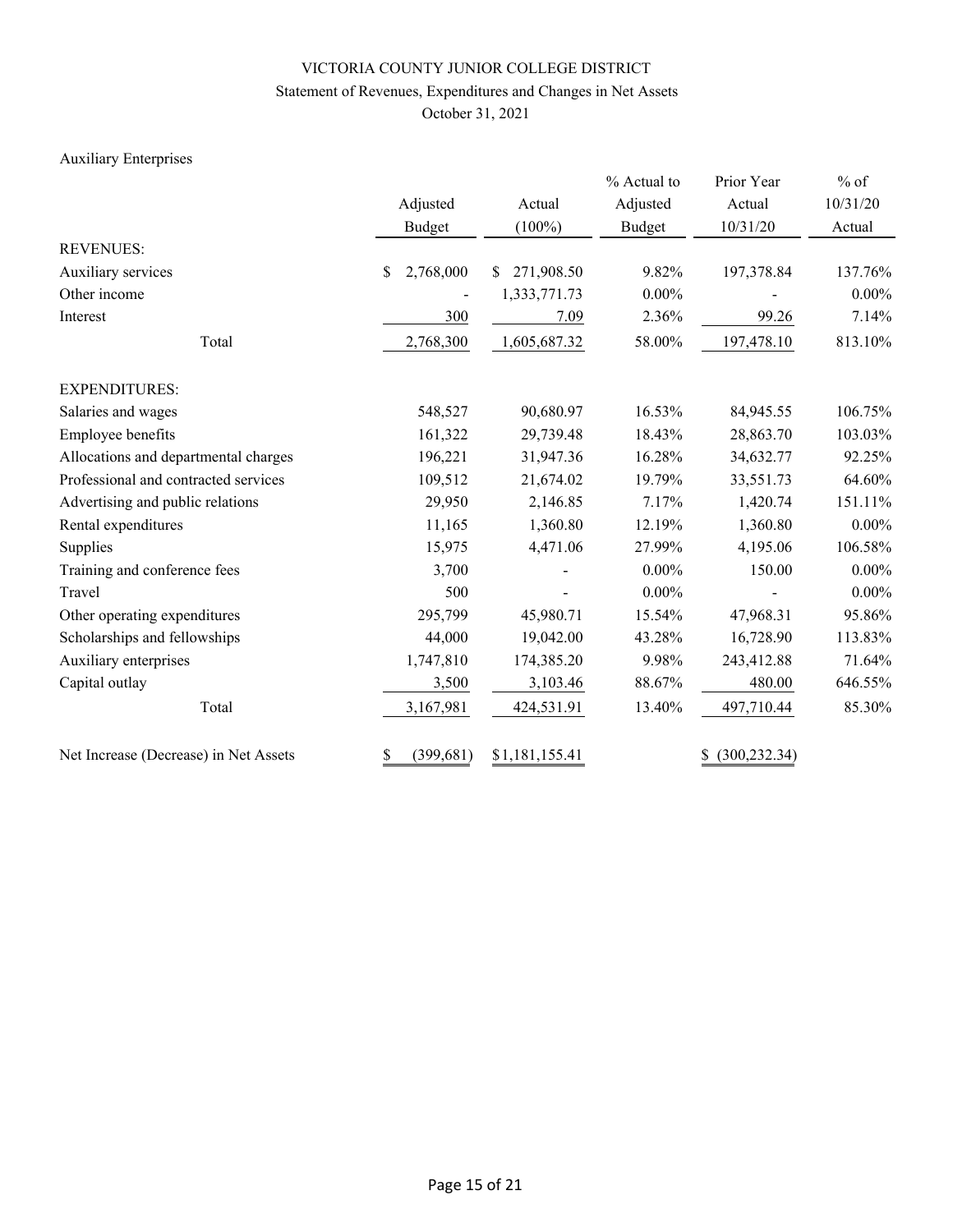# Statement of Revenues, Expenditures and Changes in Net Assets

October 31, 2021

# Debt Service

|                                       | Adjusted    | Actual<br>Budget<br>$(100\%)$ |          | Prior Year<br>Actual<br>10/31/20 | $%$ of<br>10/31/20<br>Actual |  |
|---------------------------------------|-------------|-------------------------------|----------|----------------------------------|------------------------------|--|
| <b>REVENUES:</b>                      |             |                               | Budget   |                                  |                              |  |
| Ad valorem taxes:                     | \$2,623,938 | 9,989.54<br>\$                | 0.38%    | 9,507.57<br>S                    | 105.07%                      |  |
| Total                                 | 2,623,938   | 9,989.54                      | 0.38%    | 9,507.57                         | 105.07%                      |  |
| <b>EXPENDITURES:</b>                  |             |                               |          |                                  |                              |  |
| Retirement of principal               | 1,980,000   |                               | $0.00\%$ |                                  | $0.00\%$                     |  |
| Interest                              | 643,938     |                               | $0.00\%$ |                                  | $0.00\%$                     |  |
| Total                                 | 2,623,938   |                               | $0.00\%$ |                                  | $0.00\%$                     |  |
| Net Increase (Decrease) in Net Assets | \$          | \$<br>9,989.54                |          | 9,507.57                         |                              |  |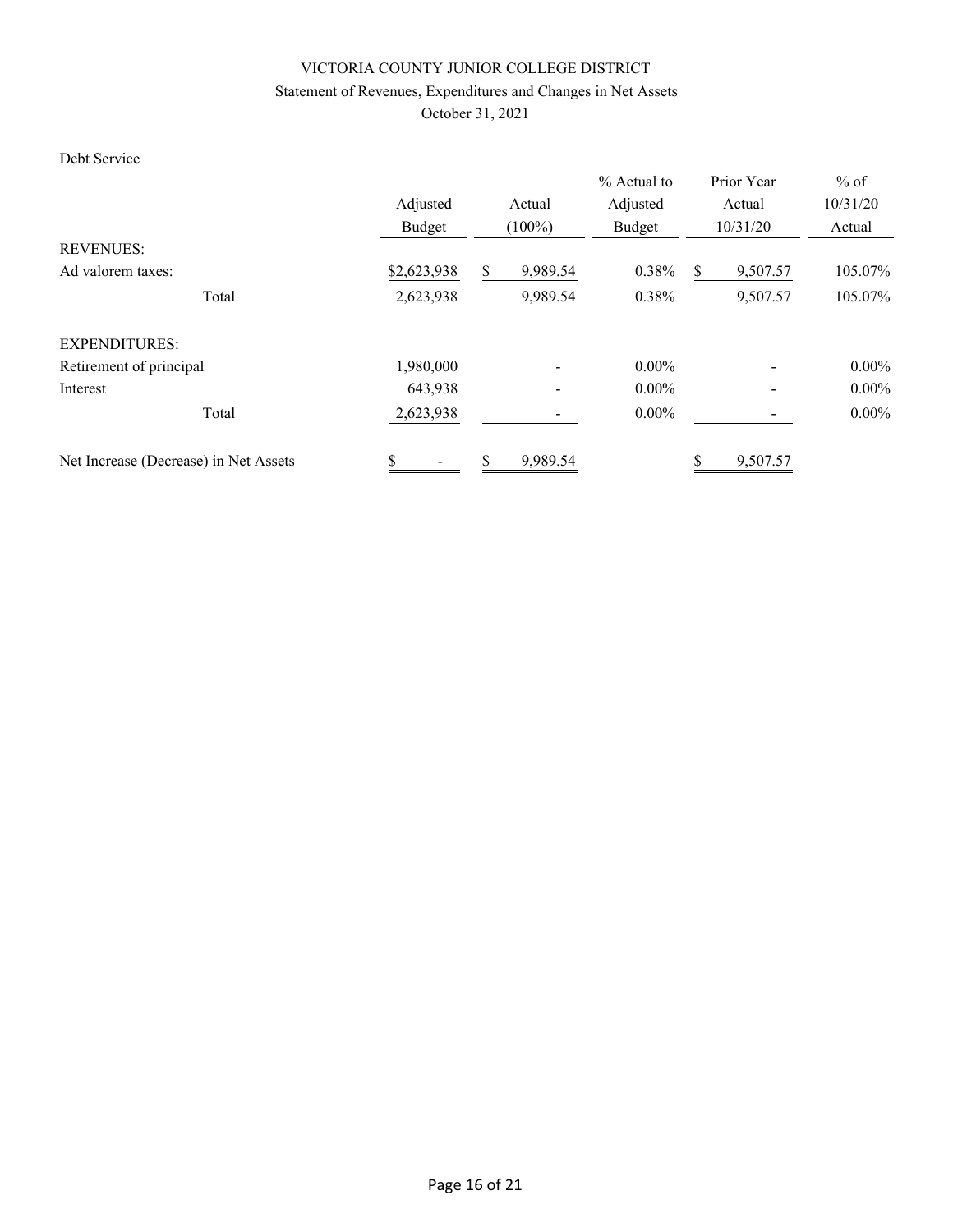# Budget Adjustments

October 31, 2021

### Unrestricted - General

|                                            |    | Adopted<br><b>Budget</b> |    | <b>Current Month</b><br><b>Budget</b><br>Adjustments |    | Cumulative<br>Budget<br>Adjustments | Adjusted<br><b>Budget</b> |
|--------------------------------------------|----|--------------------------|----|------------------------------------------------------|----|-------------------------------------|---------------------------|
| <b>REVENUES:</b>                           |    |                          |    |                                                      |    |                                     |                           |
| State appropriations                       | \$ | 5,102,088                | \$ |                                                      | \$ |                                     | \$<br>5,102,088           |
| State paid benefits                        |    |                          |    |                                                      |    |                                     |                           |
| Health insurance                           |    |                          |    | 124,212                                              |    | 248,424                             | 248,424                   |
| Retirement contributions                   |    |                          |    | 41,395                                               |    | 82,973                              | 82,973                    |
| Ad valorem taxes:                          |    |                          |    |                                                      |    |                                     |                           |
| Maintenance & operations                   |    | 13,011,959               |    |                                                      |    |                                     | 13,011,959                |
| Tuition:                                   |    |                          |    |                                                      |    |                                     |                           |
| Credit courses                             |    | 4,208,613                |    |                                                      |    |                                     | 4,208,613                 |
| Non-credit courses                         |    | 1,213,495                |    |                                                      |    |                                     | 1,213,495                 |
| <b>TPEG</b>                                |    | (220,000)                |    |                                                      |    |                                     | (220,000)                 |
| Fees:                                      |    |                          |    |                                                      |    |                                     |                           |
| Credit courses                             |    | 4,996,505                |    |                                                      |    |                                     | 4,996,505                 |
| Exemptions & waivers:                      |    |                          |    |                                                      |    |                                     |                           |
| Credit courses                             |    | (300,000)                |    |                                                      |    |                                     | (300,000)                 |
| Sales & services of educational activities |    | 462,275                  |    |                                                      |    |                                     | 462,275                   |
| Investment income                          |    | 190,000                  |    |                                                      |    |                                     | 190,000                   |
| Other income                               |    | 111,350                  |    |                                                      |    |                                     | 111,350                   |
| Grants:                                    |    |                          |    |                                                      |    |                                     |                           |
| Local grants                               |    | 87,352                   |    | 855                                                  |    | 855                                 | 88,207                    |
| Total                                      |    | 28,863,637               |    | 166,462                                              |    | 332,252                             | 29,195,889                |
| <b>EXPENDITURES:</b>                       |    |                          |    |                                                      |    |                                     |                           |
| Instruction                                |    | 9,576,852                |    | 59,960                                               |    | 1,795,015                           | 11,371,867                |
| Public service                             |    | 296,639                  |    |                                                      |    | 11,828                              | 308,467                   |
| Academic support                           |    | 2,732,200                |    | 16,194                                               |    | 476,810                             | 3,209,010                 |
| Student services                           |    | 1,987,237                |    | 15,908                                               |    | 400,770                             | 2,388,007                 |
| Institutional support                      |    | 5,314,373                |    | 28,342                                               |    | 844,747                             | 6,159,120                 |
| Physical plant                             |    | 3,473,541                |    |                                                      |    | 550,306                             | 4,023,847                 |
| Scholarships and fellowships               |    | 130,500                  |    |                                                      |    |                                     | 130,500                   |
| Staff benefits                             |    | 4,670,256                |    | 46,058                                               |    | (3,906,866)                         | 763,390                   |
| Total                                      |    | 28,181,598               |    | 166,462                                              |    | 172,610                             | 28,354,208                |
| TRANSFERS AMOUNG FUNDS:                    |    |                          |    |                                                      |    |                                     |                           |
| Transfers in                               |    |                          |    |                                                      |    |                                     |                           |
| Transfers out                              |    | (442,000)                |    |                                                      |    |                                     | (442,000)                 |
| Total                                      |    | (442,000)                |    |                                                      |    |                                     | (442,000)                 |
| Net Increase (Decrease) in Net Assets      |    | 240,039                  | \$ |                                                      |    | 159,642                             | 399,681                   |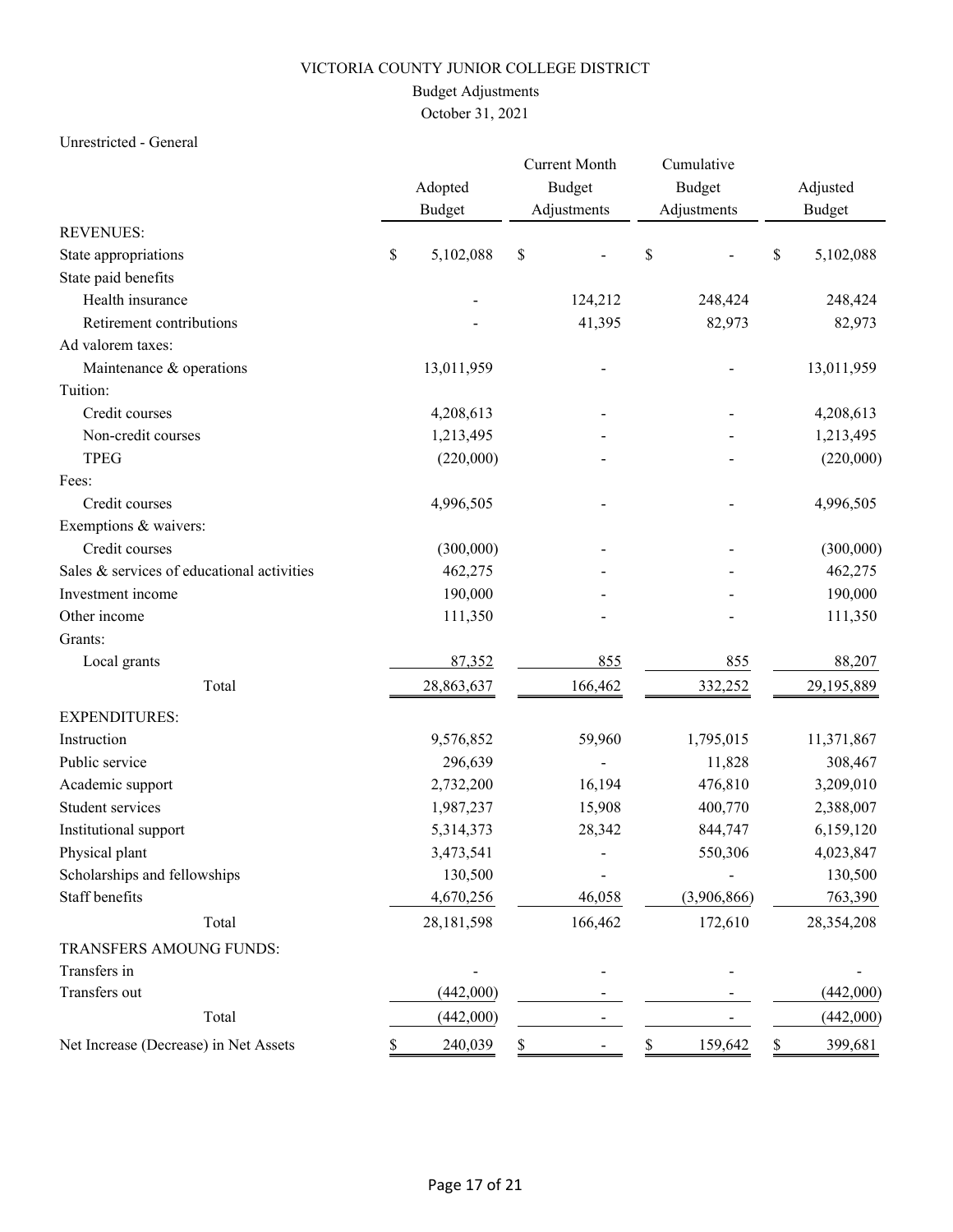# Budget Adjustments

October 31, 2021

# Auxiliary Enterprises

|                                                                                                 |    | Adopted<br><b>Budget</b> |    | <b>Current Month</b><br><b>Budget</b><br>Adjustments |    | Cumulative<br><b>Budget</b><br>Adjustments |    | Adjusted<br>Budget |
|-------------------------------------------------------------------------------------------------|----|--------------------------|----|------------------------------------------------------|----|--------------------------------------------|----|--------------------|
| <b>REVENUES:</b>                                                                                |    |                          |    |                                                      |    |                                            |    |                    |
| Auxiliary services                                                                              | \$ | 2,768,000                | \$ |                                                      | \$ |                                            | \$ | 2,768,000          |
| Interest                                                                                        |    | 300                      |    |                                                      |    |                                            |    | 300                |
| Total                                                                                           |    | 2,768,300                |    |                                                      |    |                                            |    | 2,768,300          |
| <b>EXPENDITURES:</b>                                                                            |    |                          |    |                                                      |    |                                            |    |                    |
| Salaries and wages                                                                              |    | 548,527                  |    |                                                      |    |                                            |    | 548,527            |
| Employee benefits                                                                               |    | 1,680                    |    |                                                      |    | 159,642                                    |    | 161,322            |
| Allocations and departmental charges                                                            |    | 196,221                  |    |                                                      |    |                                            |    | 196,221            |
| Professional and contracted services                                                            |    | 109,512                  |    |                                                      |    |                                            |    | 109,512            |
| Advertising and public relations                                                                |    | 29,950                   |    |                                                      |    |                                            |    | 29,950             |
| Rental expenditures                                                                             |    | 11,165                   |    |                                                      |    |                                            |    | 11,165             |
| Supplies                                                                                        |    | 15,975                   |    |                                                      |    |                                            |    | 15,975             |
| Training and conference fees                                                                    |    | 3,700                    |    |                                                      |    |                                            |    | 3,700              |
| Travel                                                                                          |    | 500                      |    |                                                      |    |                                            |    | 500                |
| Other operating expenditures                                                                    |    | 295,799                  |    |                                                      |    |                                            |    | 295,799            |
| Scholarships and fellowships                                                                    |    | 44,000                   |    |                                                      |    |                                            |    | 44,000             |
| Auxiliary enterprises                                                                           |    | 1,747,810                |    |                                                      |    |                                            |    | 1,747,810          |
| Capital outlay                                                                                  |    | 3,500                    |    |                                                      |    |                                            |    | 3,500              |
| Total                                                                                           |    | 3,008,339                |    |                                                      |    | 159,642                                    |    | 3,167,981          |
| TRANSFERS AMOUNG FUNDS:                                                                         |    |                          |    |                                                      |    |                                            |    |                    |
| Transfers in                                                                                    |    |                          |    |                                                      |    |                                            |    |                    |
| Total                                                                                           |    |                          |    |                                                      |    |                                            |    |                    |
| Net Increase (Decrease) in Net Assets                                                           | \$ | (240, 039)               | \$ |                                                      | \$ | (159, 642)                                 | \$ | (399, 681)         |
| Unrestricted - General and Auxiliary Enterprises<br>Total Net Increase (Decrease) in Net Assets | \$ |                          | \$ |                                                      | \$ |                                            | \$ |                    |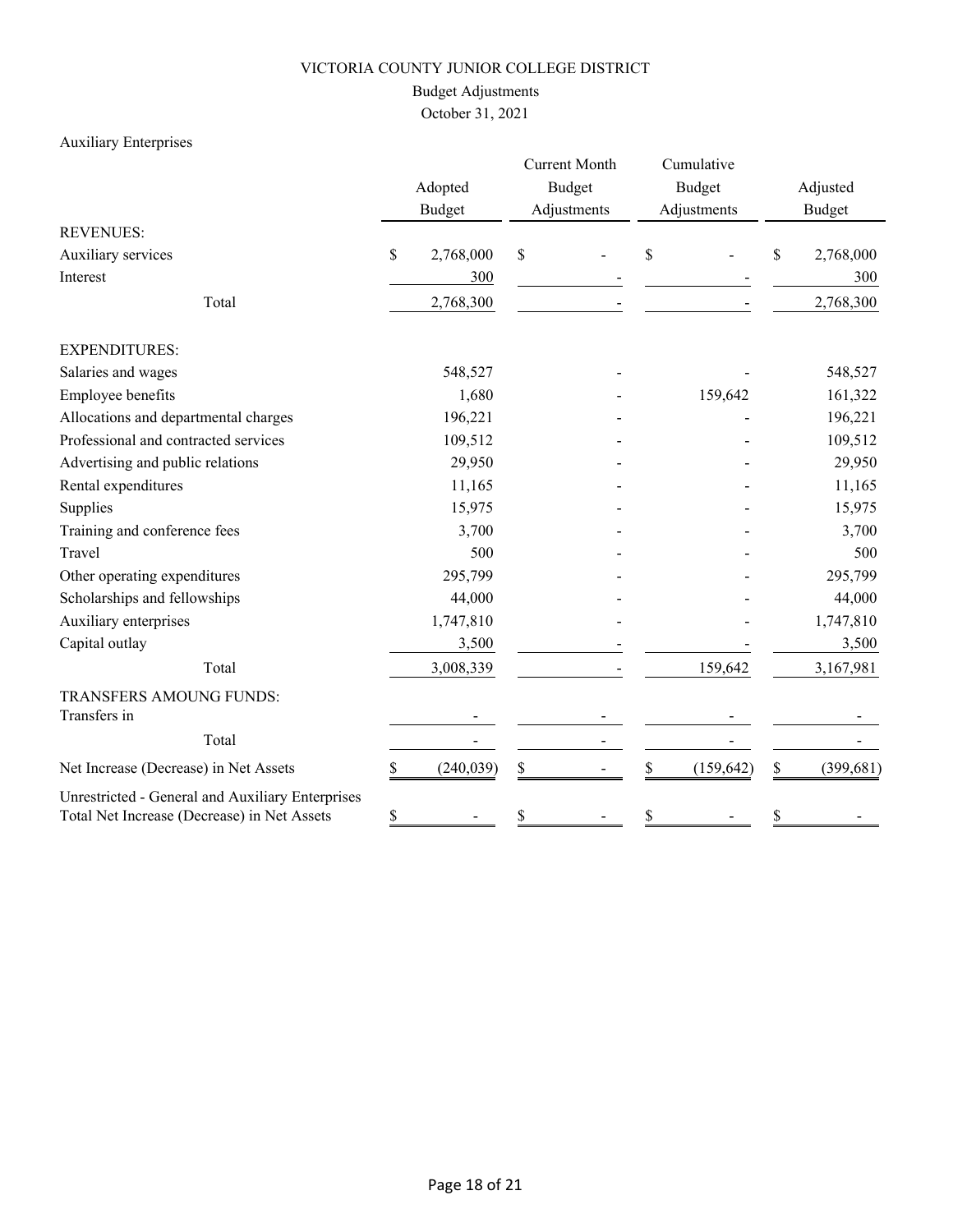### VICTORIA COUNTY JUNIOR COLLEGE DISTRICT Gonzales Center Expansion October 31, 2021

# **Resources**

|                                           | October 31, 2021  | Project-to-Date |    |                       |               |             |
|-------------------------------------------|-------------------|-----------------|----|-----------------------|---------------|-------------|
| Gifts & Grants                            |                   | 1,115.54        |    |                       |               |             |
| <b>Interest From Investments - Grants</b> | 0.19              | 42.94           |    |                       |               |             |
| <b>Total Resources</b>                    | 0.19              | 1,158.48        |    |                       |               |             |
|                                           | Resources Applied |                 |    |                       |               |             |
|                                           |                   |                 |    |                       | Balance       |             |
|                                           | October 31, 2021  | Project-to-Date |    | <b>Total Contract</b> |               | On Contract |
| Gonzales Center Expansion                 |                   |                 |    |                       |               |             |
| Postage                                   | \$                | \$<br>0.50      | \$ | 0.50                  | <sup>\$</sup> |             |
| Supplies                                  |                   | 220.00          |    | 220.00                |               |             |
|                                           |                   | 220.50          | S  | 220.50                | S             |             |
| Net Resources Available                   |                   | 937.98          |    |                       |               |             |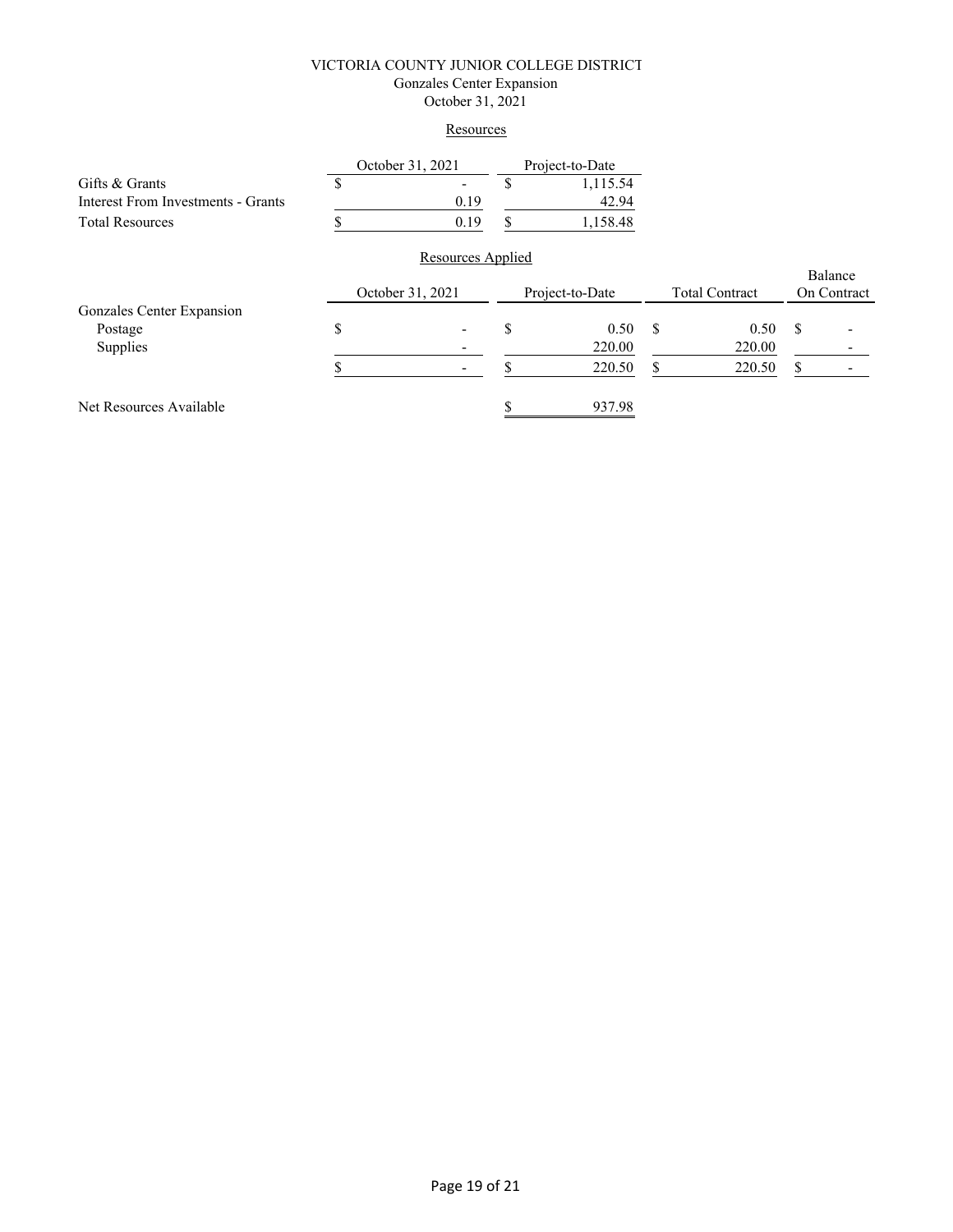#### VICTORIA COUNTY JUNIOR COLLEGE DISTRICT Projects Fund October 31, 2021

### **Resources**

|                                                                                                           | October 31, 2021 | Project-to-Date |              |
|-----------------------------------------------------------------------------------------------------------|------------------|-----------------|--------------|
| Gifts & Grants                                                                                            | \$               | \$              | 814,794.14   |
| Interest From Investments - Gifts &<br>Grants                                                             | 158.42           |                 | 32,783.27    |
| Gifts & Grants - Designated for<br>Comprehensive Student Center                                           |                  |                 | 6,000,000.00 |
| Interest - Gifts & Grants Designated for<br>Comprehensive Student Center                                  | 1,302.06         |                 | 60,269.27    |
| Transfer In - Designated for<br>Comprehensive Student Center                                              |                  |                 | 1,534,987.00 |
| Interest - Designated Funds for<br>Comprehensive Student Center                                           | 214.93           |                 | 43,183.82    |
| Transfer In - Designated for Wood<br>Building (Remaining Matching Funds)                                  |                  |                 | 127,370.41   |
| Interest - Designated Funds for Wood<br>Building                                                          | 27.64            |                 | 54.38        |
| Transfer In - Designated for Facilities<br>Master Plan                                                    |                  |                 | 884,000.00   |
| Interest - Designated Funds for Facilities<br>Master Plan                                                 | 144.49           |                 | 13,940.29    |
| Transfer In - Designated for Allied<br><b>Health Renovation</b><br>Interest - Designated Funds for Allied |                  |                 | 325,000.00   |
| <b>Health Renovation</b>                                                                                  | 70.53            |                 | 138.77       |
| <b>Total Resources</b>                                                                                    | \$<br>1,918.07   | \$              | 9,836,521.35 |

# Resources Applied

|                                            |    |                  |    |                       |    | Balance               |             |  |
|--------------------------------------------|----|------------------|----|-----------------------|----|-----------------------|-------------|--|
|                                            |    | October 31, 2021 |    | Project-to-Date       |    | <b>Total Contract</b> | On Contract |  |
| Comprehensive Student Center               | \$ |                  | \$ | 0.51                  | \$ | 0.51                  | S           |  |
| Postage<br>Architect & Engineering Fees    |    |                  |    | 544,557.79            |    | 544,557.79            |             |  |
| Comprehensive Student Center               |    |                  | \$ | 544,558.30            | \$ | 544,558.30            | \$          |  |
| Fine Arts Renovation                       | J) |                  |    |                       |    |                       |             |  |
| Museum Expansion                           |    |                  |    |                       |    |                       |             |  |
| Architect & Engineering Fees<br>Contractor | \$ |                  | \$ | 30,382.50<br>2,607.50 | \$ | 30,382.50<br>2,607.50 | S           |  |
| Museum Expansion                           |    |                  |    | 32,990.00             | \$ | 32,990.00             | S.          |  |
| <b>Welder Center Annex</b>                 |    |                  |    |                       |    |                       |             |  |
| Architect & Engineering Fees               | ς  |                  |    | 8,107.05              | \$ | 8,107.05              | \$          |  |
| Welder Center Annex                        | D  |                  |    | 8,107.05              | \$ | 8,107.05              | \$          |  |